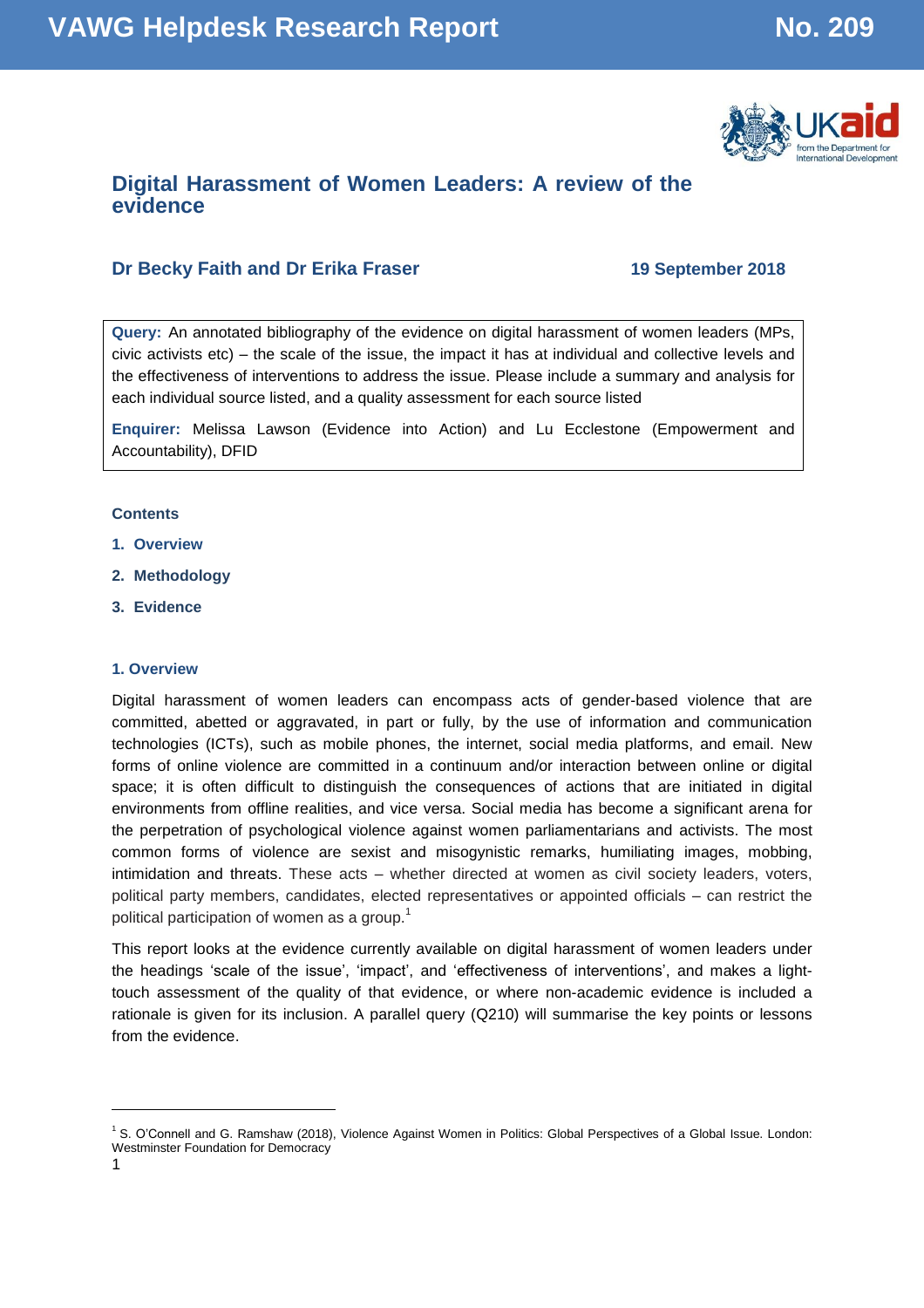Overall, there is very limited research directly on digital harassment of women leaders, and none assessing the effectiveness of interventions to address the issue (see table below for further details). Most of the studies were empirical studies with relatively small sample sizes, or desk reviews. Since many of these materials do not fit the criteria for scoring the evidence quality of conventional research materials highlighted in Section 2, a rationale is given for their inclusion.

|                                                           | Evaluating the overall strength of the evidence base on digital harassment of women leaders<br>(using DFID's 2014 How to Note on Assessing the Strength of Evidence)                                                                                                                                                                                                                                          |
|-----------------------------------------------------------|---------------------------------------------------------------------------------------------------------------------------------------------------------------------------------------------------------------------------------------------------------------------------------------------------------------------------------------------------------------------------------------------------------------|
| Scale of the issue                                        | Limited: Moderate-to-low quality studies, medium size evidence body, low levels<br>of consistency due to different methods used. Some contextually relevant studies<br>(e.g. from India and multi-country study). No primary research directly assessing<br>the proportion or number of women leaders affected by digital harassment.                                                                         |
| Impact it has at<br>individual and<br>collective levels   | <b>Limited:</b> Moderate-to-low quality studies, medium size evidence body, with some<br>evidence on the impact of the issue, for example reducing women leaders'<br>credibility and legitimacy, distracting female leaders, instilling fear for women<br>leaders' safety, and dissuading women from running for offices. Studies largely<br>from high-income countries and not always contextually relevant. |
| Effectiveness of<br>interventions to<br>address the issue | No evidence: Some studies outlining interventions, with some recommendations<br>given, but limited assessment of the effectiveness of specific interventions. No<br>evaluations found. No studies directly assessing the effectiveness of<br>interventions that address digital harassment of women leaders. Any available<br>studies are of low quality, and are contextually irrelevant.                    |

# **2. Methodology**

Searches: For existing systematic reviews or evidence reviews on VAW in politics, digital harassment, female activists and digital security, online VAW, women human rights defenders and online violence were all used. In addition, searches using Google, Google Scholar, PubMed, Web of Science and other relevant electronic databases using key search terms including: 'violence', 'abuse', 'harass', 'women', 'female', 'digital', 'online', 'social media', 'politicians', 'activists', 'human rights defenders', 'MP', 'parliamentarians'.

Given the strong role played by civil society organisations in this space the search also extended to sites hosted by these organisations such as [https://www.genderit.org/indepth,](https://www.genderit.org/indepth) and <https://digitalrightsfoundation.pk/work/research/> and grey literature. This is necessary in light of the fact that this is a very rapidly evolving issue, with the latest reports not always available in journals.

Details of the searches carried out are in the table below. The database searches were filtered for relevance with only the most relevant studies chosen.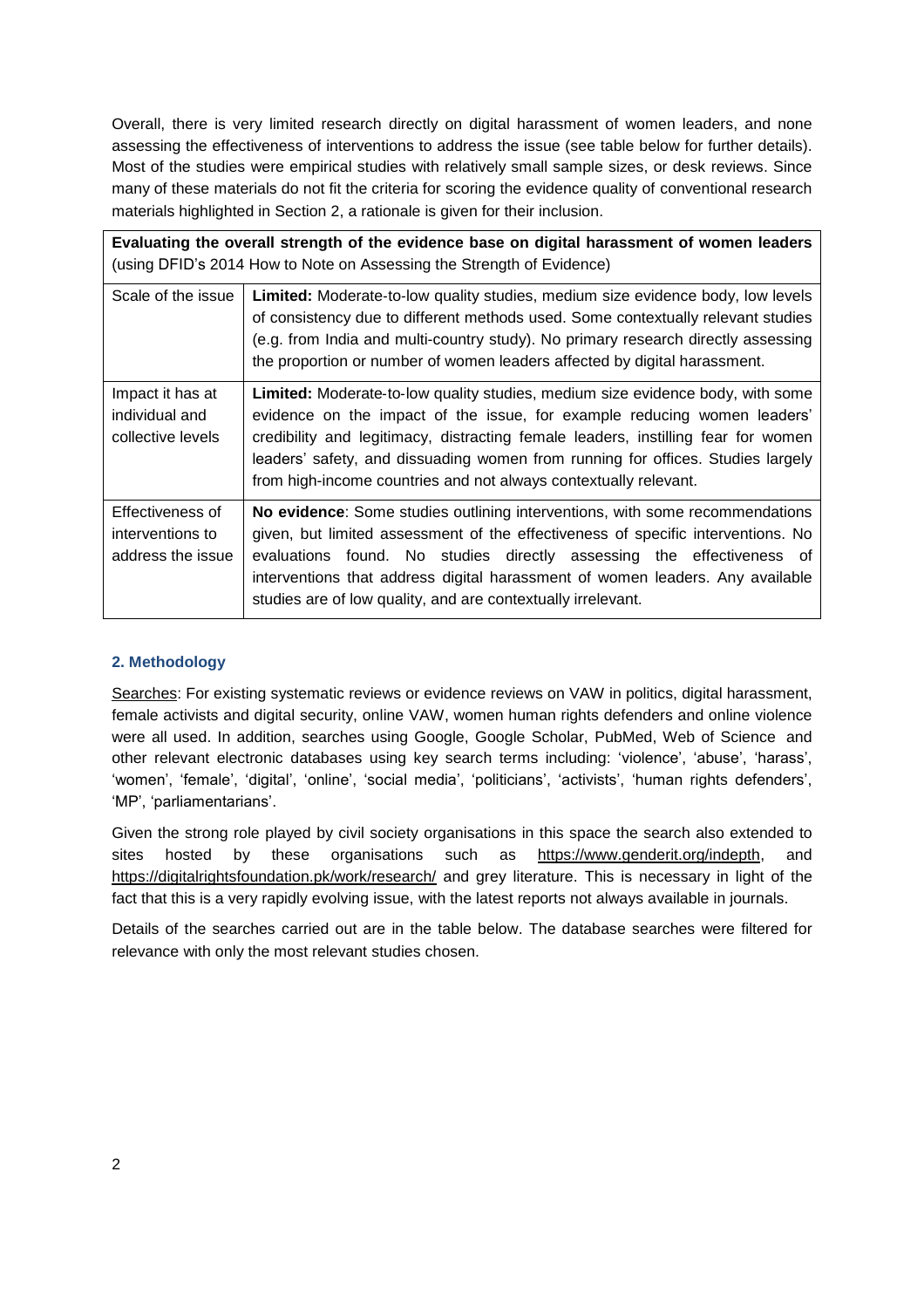## Search records:

| <b>Site</b>    | Terms                                                                                                                                                                                      | <b>Results</b> |
|----------------|--------------------------------------------------------------------------------------------------------------------------------------------------------------------------------------------|----------------|
| <b>Scopus</b>  | TITLE-ABS-KEY ( 'violence' AND 'politician' AND 'women' AND 'digital' ) AND   0<br>PUBYEAR > 2012                                                                                          |                |
|                | TITLE-ABS-KEY ('violence' AND 'women' AND 'digital') AND PUBYEAR > 2012                                                                                                                    | 62             |
|                | TITLE-ABS-KEY ('women' AND 'human AND rights' AND 'digital' AND 'violence'                                                                                                                 | 2              |
| Google scholar | violence women digital politician anywhere in title                                                                                                                                        | 17,100         |
| Web of science | You searched for: TOPIC: (women political digital violence)<br>Timespan: Last 5 years. Indexes: SCI-EXPANDED, SSCI, A&HCI, CPCI-S, CPCI-<br>SSH, BKCI-S, BKCI-SSH, ESCI, CCR-EXPANDED, IC. | 8              |

Inclusion Criteria: To be eligible for inclusion in this rapid mapping, reports will have to fulfil the following criteria:

- Geographical focus: Global
- Language: English
- Time period: 5 year time period, completed between January 2013 and September 2018, extending to 10 years if insufficient literature is found
- Format: Evaluation, journal article, research studies
- Study design: All study types, designs, and methodologies including primary and secondary studies
- Quality: High-quality studies

Exclusion Criteria: Reports were excluded on the following basis:

- Literature that is only about concepts or theories.
- References with no citations of references, or too few references cited (exception would be if the reference is entirely based on original field work or under Chatham House rules but from an established source.)

Quality assessment: Reports were anecdotally assessed out of 10 for quality. Each piece was also categorised according to:

- 1) Type of report e.g. Systematic review, peer reviewed journal article, an in-house evaluation report, academic working paper, Policy paper, UN special rapporteur report etc.
- 2) Name of the organisation
- 3) Scope of the report (e.g. single country case study, comparative study across three countries, systematic review, etc.)
- 4) Methodology used (statistical analysis, household surveys, key informant interviews etc).

The quality assessment was rapid and anecdotal to give a rough assessment of the quality of the literature and **the quality assessment should therefore be treated with caution**. Section 3 provides a detailed assessment of quality and key findings.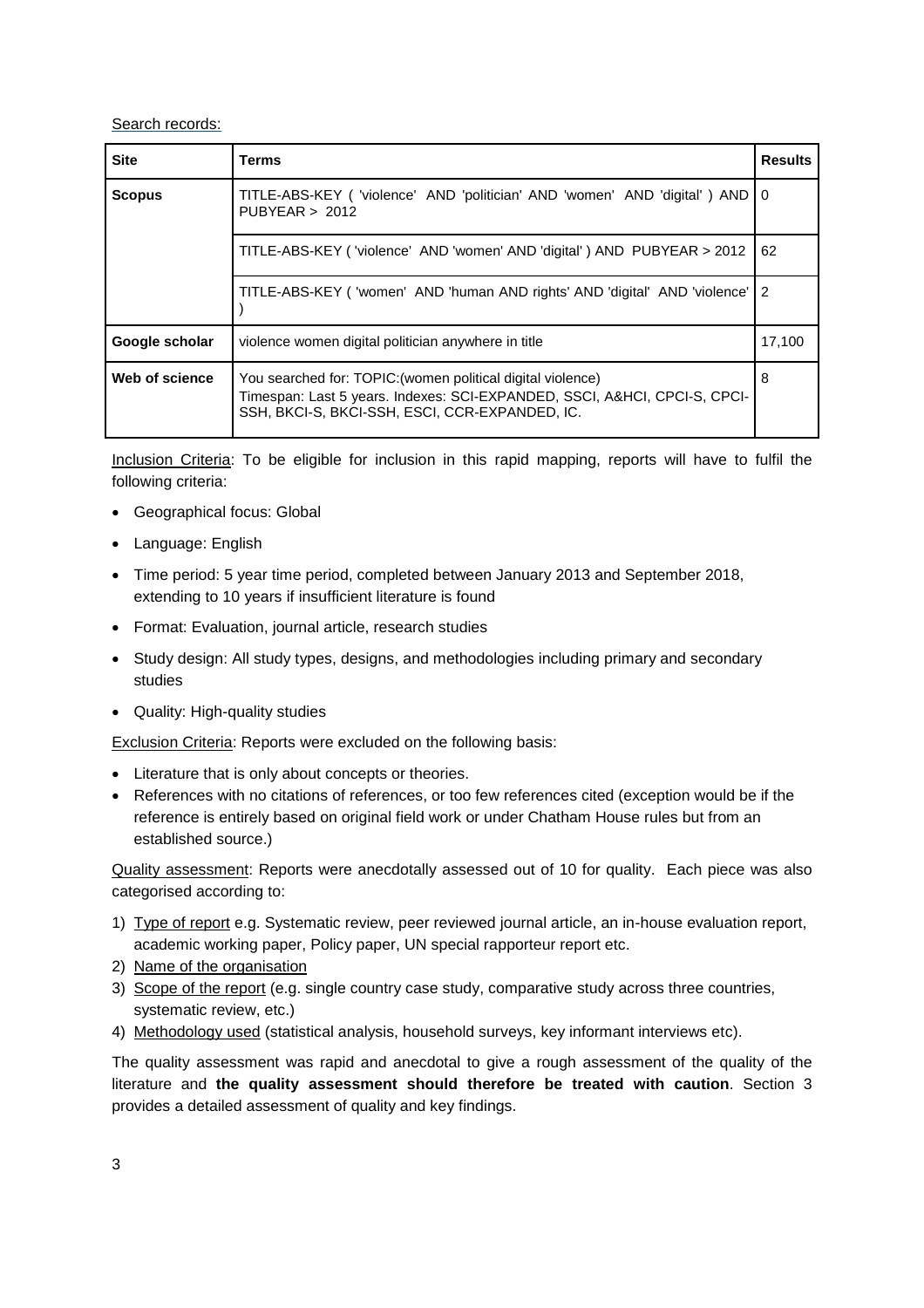| <b>Section 3: Evidence</b>                                                                                                          |                               |                                  |                                             |                                                                                                                                                                                                                                                                                            |                                                                                                                                                                                                                                                                                                                                                                                         |                                                                                                                                                                                                                                                                                   |  |  |  |
|-------------------------------------------------------------------------------------------------------------------------------------|-------------------------------|----------------------------------|---------------------------------------------|--------------------------------------------------------------------------------------------------------------------------------------------------------------------------------------------------------------------------------------------------------------------------------------------|-----------------------------------------------------------------------------------------------------------------------------------------------------------------------------------------------------------------------------------------------------------------------------------------------------------------------------------------------------------------------------------------|-----------------------------------------------------------------------------------------------------------------------------------------------------------------------------------------------------------------------------------------------------------------------------------|--|--|--|
| <b>Citation</b>                                                                                                                     | <b>Type</b><br>of<br>report   | <b>Organisation</b>              | <b>Scope of</b><br>the report<br>or study   | <b>Research methodology/</b><br>design                                                                                                                                                                                                                                                     | <b>Quality assessment</b><br>(out of 10) with<br>rationale for inclusion                                                                                                                                                                                                                                                                                                                | <b>Summary / analysis</b>                                                                                                                                                                                                                                                         |  |  |  |
| <b>Scale of the Issue</b>                                                                                                           |                               |                                  |                                             |                                                                                                                                                                                                                                                                                            |                                                                                                                                                                                                                                                                                                                                                                                         |                                                                                                                                                                                                                                                                                   |  |  |  |
| Inter-Parliamentary<br>Union (2016) Sexism,<br><b>Harassment and</b><br><b>Violence against</b><br>Women<br><b>Parliamentarians</b> | <b>Issues</b><br><b>Brief</b> | Inter-<br>parliamentary<br>Union | Comparative<br>study across<br>39 countries | The study is based on<br>quantitative and<br>qualitative data provided<br>voluntarily by 55 women<br>parliamentarians from 39<br>countries spread over five<br>regions of the world: 18 in<br>Africa, 15 in Europe, 10 in<br>Asia-Pacific, 8 in the<br>Americas and 4 in Arab<br>countries | 5 - Short issues brief<br>with good regional<br>spread, providing<br>interesting insights into<br>women<br>parliamentarian's<br>experiences of sexism,<br>harassment and<br>violence. The study<br>does not, however,<br>compare women's and<br>men's experience, nor<br>does it compare<br>violence against women<br>in politics with that of<br>violence against women<br>in general. | First study specifically devoted to the subject<br>of sexism, harassment and violence against<br>women in parliament. It seeks to clarify what<br>this phenomenon consists of, where, why and<br>in what forms it occurs, who are the<br>perpetrators and what is its prevalence. |  |  |  |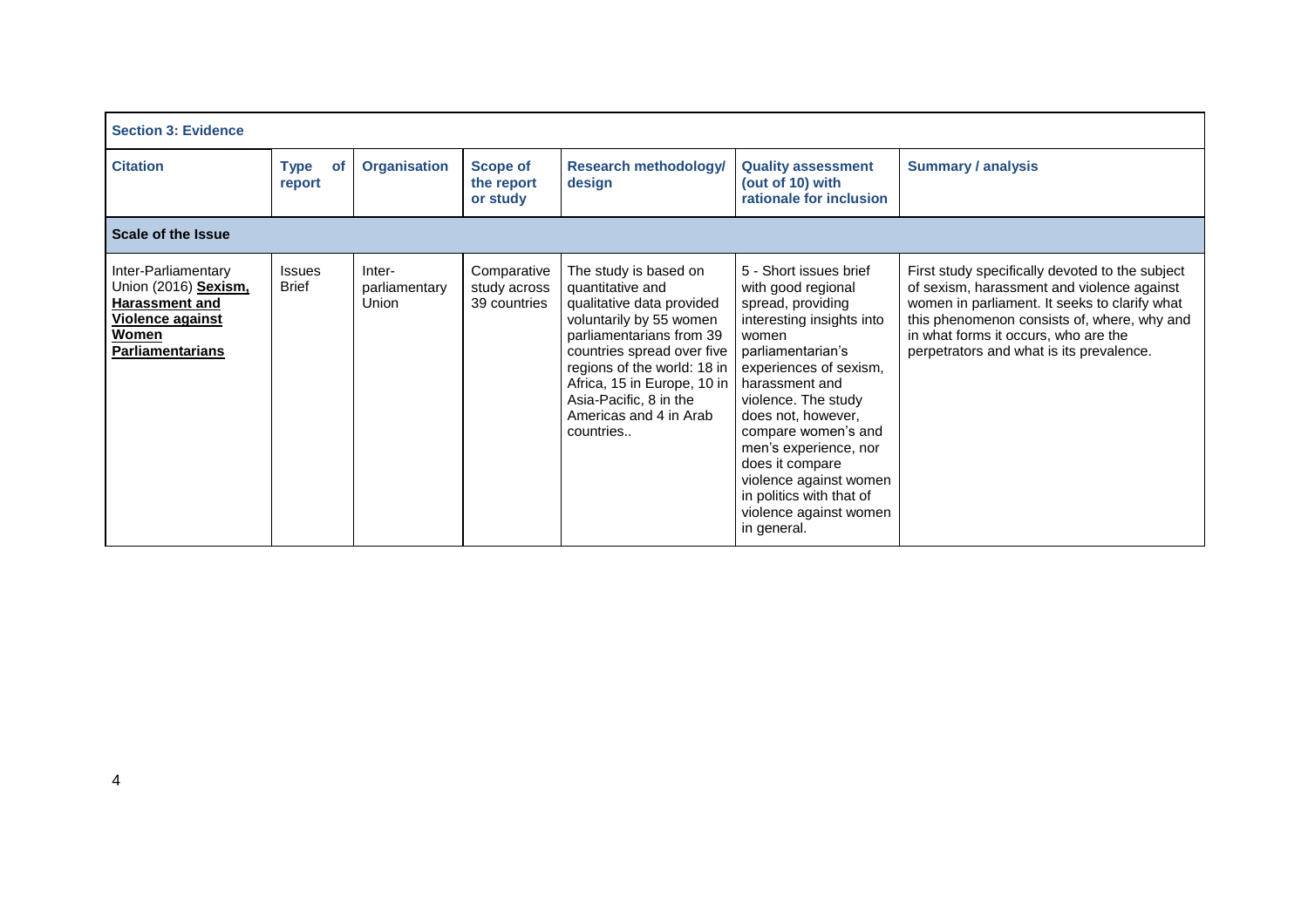| Amnesty (2018) Toxic<br><b>Twitter report</b>                                                                                         | Online<br>report      | Amnesty<br>International                    | Comparative<br>study across<br>two<br>countries<br>(UK and US)<br>and drawing<br>on wider<br>data | Based on interviews as<br>well as surveys and<br>analysis of Tweets<br>commissioned by<br>Amnesty International | 5 - Includes analysis of<br>900,223 tweets in run-<br>up to 2017 UK election<br>to explore abuse of<br>women politicians. Also<br>draws on online poll<br>with Ipsos MORI about<br>women's broader<br>experiences ( $n = 4,009$ )<br>of abuse and<br>harassment on social<br>media platforms across<br>eight countries (UK,<br>USA, Spain, Denmark,<br>Italy, Sweden, Poland<br>and New Zealand). | The report notes that women who speak out<br>about certain (often feminist) issues and/or<br>are public figures are at high risk of online<br>abuse and harassment, including journalists,<br>politicians and women's rights activists.<br>Analysis of tweets before UK election found<br>that online abuse targets different identities,<br>with Diane Abbott, the Shadow Home<br>Secretary and first black female MP in the UK<br>- alone - receiving almost half (45.14%) of all<br>abuse against women MPs active on Twitter<br>in the UK during this period.<br>Violence is often intersectional - Scottish<br>Parliamentarian and Leader of the Opposition<br>Ruth Davidson told Amnesty International that<br>the abuse she faces is both misogynistic and<br>homophobic. |
|---------------------------------------------------------------------------------------------------------------------------------------|-----------------------|---------------------------------------------|---------------------------------------------------------------------------------------------------|-----------------------------------------------------------------------------------------------------------------|---------------------------------------------------------------------------------------------------------------------------------------------------------------------------------------------------------------------------------------------------------------------------------------------------------------------------------------------------------------------------------------------------|----------------------------------------------------------------------------------------------------------------------------------------------------------------------------------------------------------------------------------------------------------------------------------------------------------------------------------------------------------------------------------------------------------------------------------------------------------------------------------------------------------------------------------------------------------------------------------------------------------------------------------------------------------------------------------------------------------------------------------------------------------------------------------|
| Anderson, S. (2015)<br><b>'India's Gender Digital</b><br>Divide: Women and<br><b>Politics on Twitter'.</b><br><b>ORF Issue Brief.</b> | Issue<br><b>Brief</b> | Observer<br>Research<br>Foundation<br>(ORF) | Single<br>country case<br>study -<br>focuses on<br>India                                          | Analysis of 23,350 tweets<br>over an eight-day period.                                                          | 4 - Shows a significant<br>underrepresentation of<br>women in Twitter's<br>political conversations.<br>which mirrors a real-<br>world marginalization of<br>women.<br>Limited time period<br>could affect validity of<br>findings.                                                                                                                                                                | The report highlights how women who take up<br>space online, particularly when it involves<br>politically charged issues, are often treated as<br>trespassers in a male space. In response to<br>gender-based abuse and harassment, some<br>prominent female bloggers and activists have<br>chosen to delete their accounts.                                                                                                                                                                                                                                                                                                                                                                                                                                                     |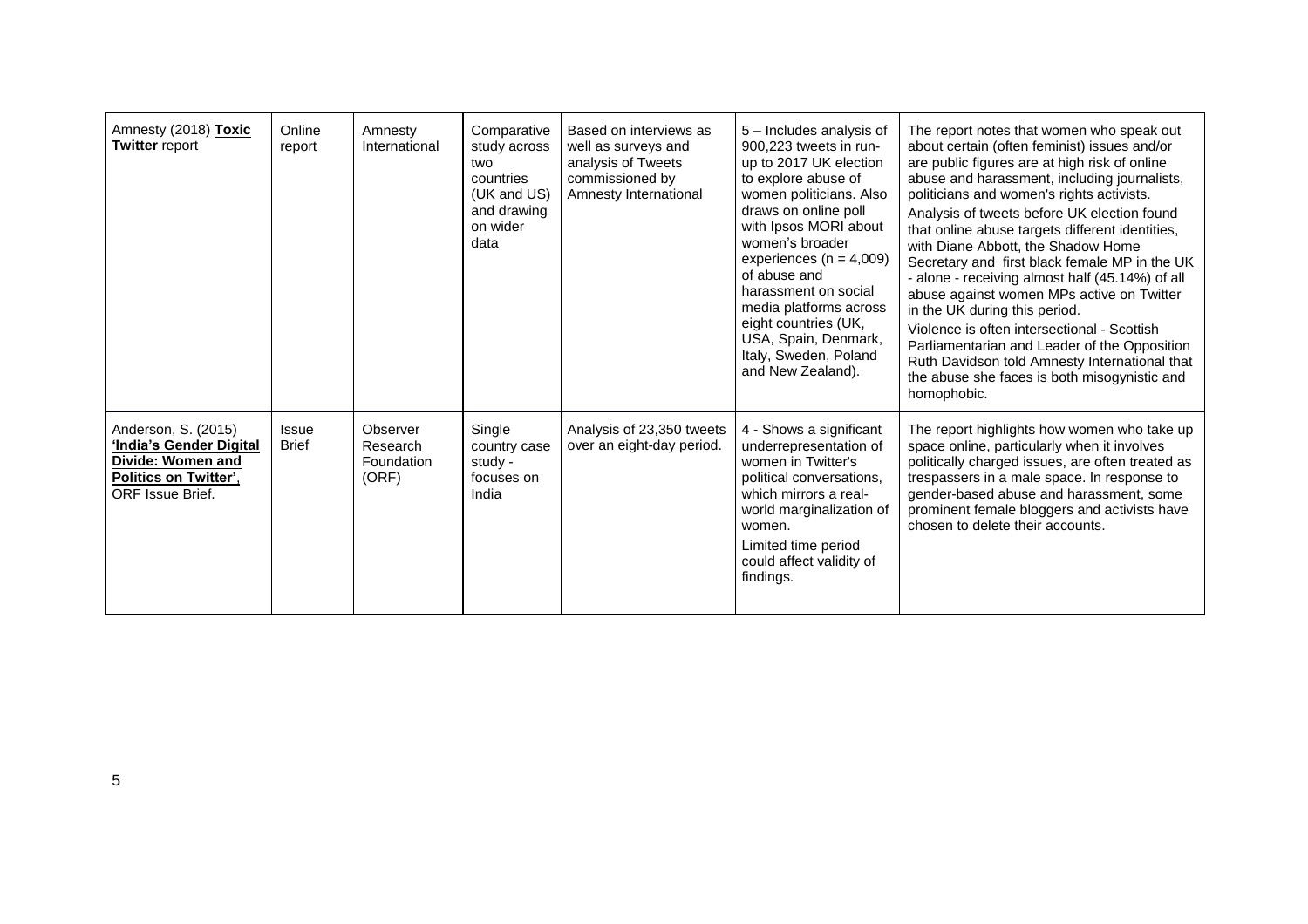| Bardall, G. (2013)<br>'Gender-Specific<br><b>Election Violence: The</b><br><b>Role of Information</b><br>and Communication<br>Technologies',<br>Stability: International<br>Journal of Security and<br>Development | Journal<br>article | Author works<br>at Trudeau<br>Foundation<br>(independent<br>Canadian<br>charity) | Review<br>article with<br>global focus. | Desk review - no primary<br>data                                                                               | 4 - Shows both use of<br>technology as tool for<br>abuse and as a means<br>of redressing the issue.                                                                                                                                          | For women entering political life or holding<br>public positions, new ICTs are frequently used<br>as tools of gender-specific electoral and<br>political violence. There is evidence of ICTs<br>being used to perpetrate a broad range of<br>violent acts against women during elections,<br>especially acts inflicting fear and<br>psychological harm. Specific characteristics of<br>ICTs are particularly adapted to misuse in this<br>manner. Despite these significant challenges,<br>ICTs also offer groundbreaking solutions for<br>preventing and mitigating violence against<br>women in elections (VAWE). Notably, ICTs<br>combat VAWE through monitoring and<br>documenting violence, via education and<br>awareness-raising platforms and through<br>empowerment and advocacy initiatives.                                                                                                                                      |
|--------------------------------------------------------------------------------------------------------------------------------------------------------------------------------------------------------------------|--------------------|----------------------------------------------------------------------------------|-----------------------------------------|----------------------------------------------------------------------------------------------------------------|----------------------------------------------------------------------------------------------------------------------------------------------------------------------------------------------------------------------------------------------|---------------------------------------------------------------------------------------------------------------------------------------------------------------------------------------------------------------------------------------------------------------------------------------------------------------------------------------------------------------------------------------------------------------------------------------------------------------------------------------------------------------------------------------------------------------------------------------------------------------------------------------------------------------------------------------------------------------------------------------------------------------------------------------------------------------------------------------------------------------------------------------------------------------------------------------------|
| Krook, M.L. (2017)<br>'Violence Against<br>Women in Politics',<br>Journal of Democracy,<br>28.1: 74-88                                                                                                             | Journal<br>article | Rutgers<br>University                                                            | Global study                            | Drawing on quantitative<br>and qualitative data,<br>academic research on<br>gendered and political<br>violence | 4 - Desk review which<br>frames the issue as a<br>broader political issue<br>for democracies and<br>also includes a range of<br>state and political party-<br>led redress<br>mechanisms. Includes<br>some examples of<br>digital harassment. | Notes that reports of physical attacks,<br>intimidation, and harassment aimed at female<br>politicians, activists, and voters have grown as<br>women have become more politically engaged<br>the<br>including<br>around<br>world,<br>digital<br>harassment.<br>Includes examples of online sexist hostility<br>and intimidation driving female politicians out<br>of politics, or putting off potential leaders. For<br>example, nearly all participants in a program<br>for aspiring women leaders in the UK stated<br>that they had witnessed sexist abuse of<br>female politicians online, and over 75% said<br>that it weighed on their decision about<br>whether to seek a role in public life.<br>Also highlights the example of the 2016<br>"Reclaim the Internet" campaign, which<br>brought together current and former female<br>British MPs who were concerned that online<br>harassment and bullying truncate public<br>debate. |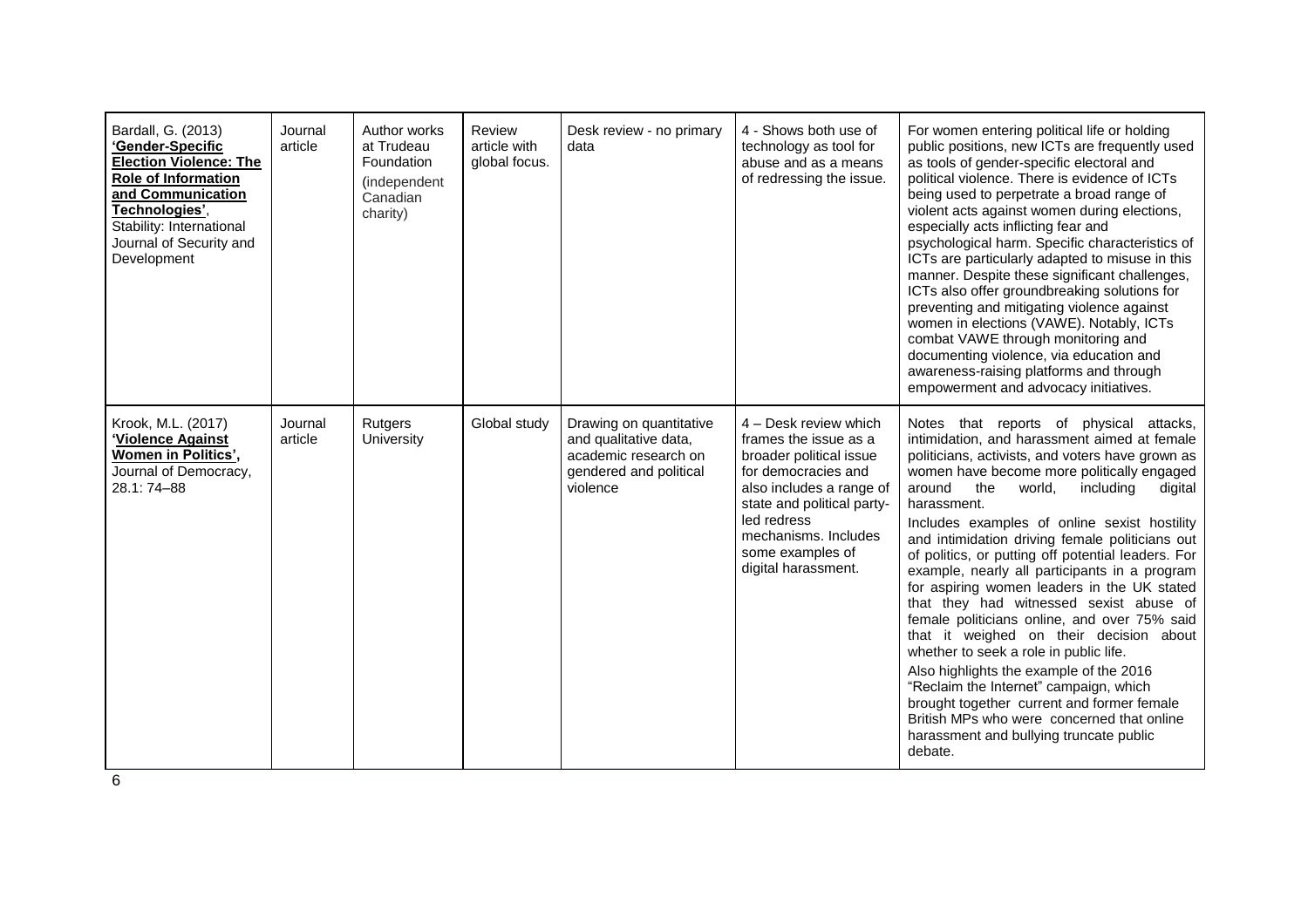| Lokot, T. (2018)<br>'#IAmNotAfraidToSavIt<br>stories of sexual<br>violence as everyday<br>political speech on<br>Facebook', Information,<br>Communication &<br>Society, 21.6, SI: 802-<br>817.                                                                           | Journal<br>article | Dublin City<br>University                                        | Single<br>country case<br>study -<br>focuses on<br>Ukraine | This paper analyses<br>around 3,500 Facebook<br>posts stemming from the<br>#ЯНеБоюсьСказати<br>(Ukrainian for<br>#IAmNotAfraidToSayIt)<br>online campaign that was<br>started in the Ukrainian<br>segment of Facebook in<br>July 2016 by a local<br>female activist to raise<br>awareness of how<br>widespread sexual<br>violence and sexual<br>harassment are in the<br>Ukrainian society. | $4$ – Interesting<br>methodology using<br>qualitative coding and<br>analysis of Facebook<br>posts. Little discussion<br>of limitations in the<br>article. Whilst<br>geographically limited it<br>shows how the social<br>media platforms can be<br>a means to document<br>violence and<br>simultaneously enabled<br>networked activism. | The qualitative coding and analysis revealed<br>recurring patterns around the themes of<br>violence against women, the power of taboo<br>topics and silences, the role of everyday<br>political speech and online resistance<br>narratives, and the power of affective<br>networked storytelling.<br>Networked conversations about everyday<br>rights and affective stories about shared<br>experiences of injustice, underpinned by the<br>affordances of social media platforms for<br>sharing and discussing information and<br>participating in everyday politics, can emerge<br>as viable forms of networked feminist activism<br>and can have real impact on the discursive<br>status quo of an issue, both in the digital<br>sphere and beyond it.<br>Although the hashtag campaign did not<br>directly generate any legislative reform, it<br>shifted the tone of public debate about sexual<br>harassment from abstract and shameful to<br>personal and persistent. |
|--------------------------------------------------------------------------------------------------------------------------------------------------------------------------------------------------------------------------------------------------------------------------|--------------------|------------------------------------------------------------------|------------------------------------------------------------|---------------------------------------------------------------------------------------------------------------------------------------------------------------------------------------------------------------------------------------------------------------------------------------------------------------------------------------------------------------------------------------------|-----------------------------------------------------------------------------------------------------------------------------------------------------------------------------------------------------------------------------------------------------------------------------------------------------------------------------------------|------------------------------------------------------------------------------------------------------------------------------------------------------------------------------------------------------------------------------------------------------------------------------------------------------------------------------------------------------------------------------------------------------------------------------------------------------------------------------------------------------------------------------------------------------------------------------------------------------------------------------------------------------------------------------------------------------------------------------------------------------------------------------------------------------------------------------------------------------------------------------------------------------------------------------------------------------------------------------|
| Barlow, C and Awan, A<br>(2016), "You Need to<br>Be Sorted Out With a<br>Knife": The Attempted<br><b>Online Silencing of</b><br><b>Women and People of</b><br><b>Muslim Faith within</b><br>Academia', Social<br>Media and Society,<br>October-December<br>$2016:1 - 11$ | Journal<br>article | Lancaster<br>University,<br>Birmingham<br>City<br>University, UK | Single<br>country case<br>study -<br>focuses on<br>UK.     | Desk review and auto-<br>ethnographic accounts (of<br>the two authors'<br>experiences as feminist<br>researchers)                                                                                                                                                                                                                                                                           | 3 - not 'objective' in a<br>scientific sense as<br>based on authors'<br>personal experiences,<br>but useful in locating<br>within wider context with<br>broader literature                                                                                                                                                              | Discusses high-profile examples of online<br>hate, trolling, and violence against women<br>(e.g. Caroline Criado-Perez, Laurie Penny).<br>Describes different experiences (Charlotte<br>received rape threats and Yusaf received<br>death threats) but with the same purpose -<br>the attempted silencing of their voices and<br>perspectives.<br>Describes lack of response and support<br>provided by Twitter to both gender-based hate<br>and Islamophobia, both within and beyond the<br>academic sphere.                                                                                                                                                                                                                                                                                                                                                                                                                                                                |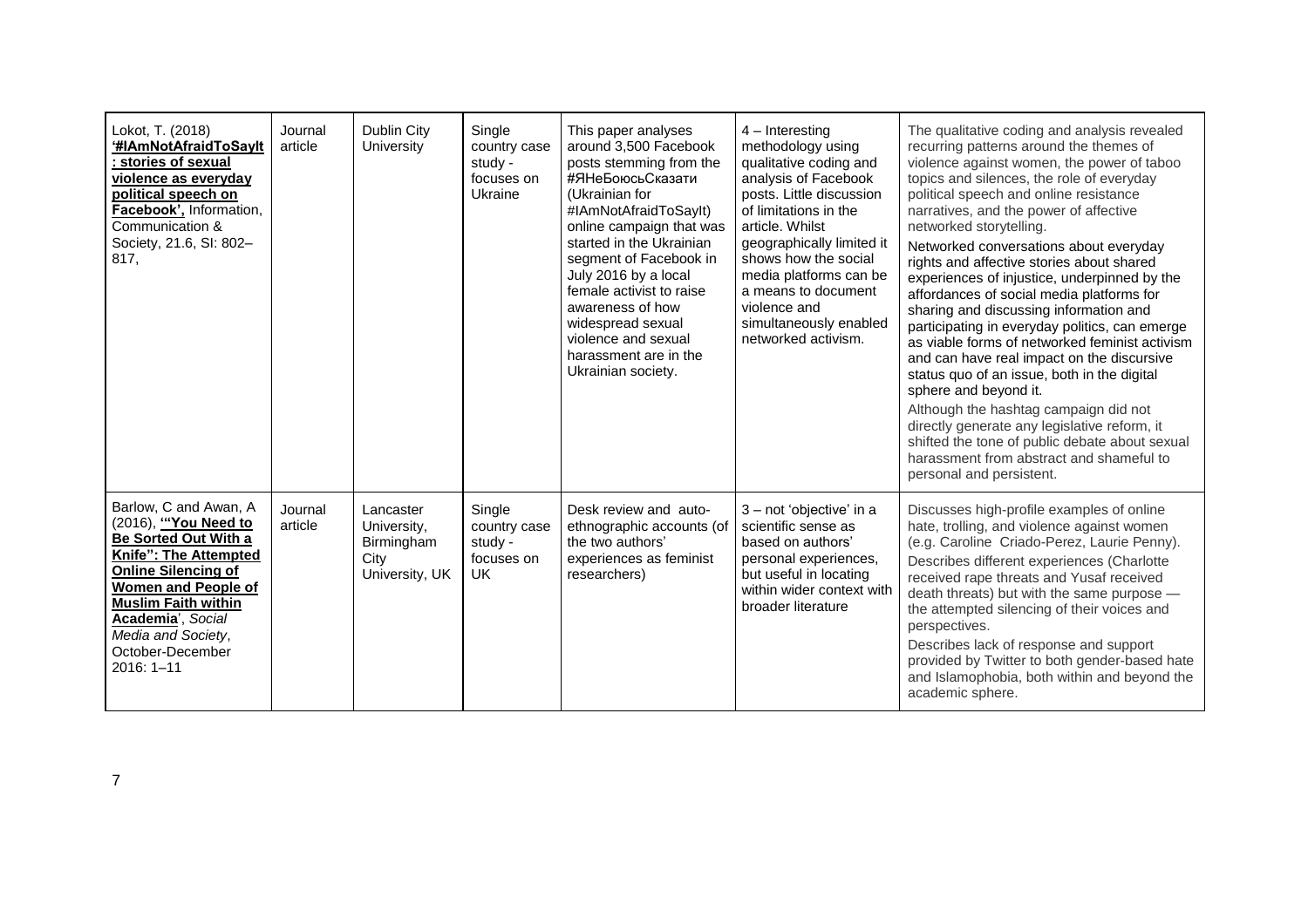| Strickland, P. and<br>Dent, J. (2017),<br><b>Online harassment</b><br>and cyber bullying,<br><b>Parliamentary Briefing</b><br>Paper Number 07967,<br>13 <sup>th</sup> September 2017:                                            | Parliamen<br>tary<br><b>Briefing</b><br>Paper | House of<br>Commons<br>Library                       | Single<br>country case<br>study -<br>focuses on<br>UK        | Desk Review and<br>analysis of written<br>answers to relevant<br>parliamentary questions.                                                                                                                                                                                                                                                                             | 3 - Highlights some<br>useful UK-specific<br>evidence of online<br>harassment and cyber<br>bullying, including<br>specifically of politicians<br>(Section 7)                                                                                                                                                                                        | The Home Affairs Committee highlighted<br>racist, sexist and anti-Semitic abuse of MPs<br>on Twitter in April 2017. In the UK 2017<br>election, parliamentary candidates reported<br>high levels of online abuse. Prominent<br>politicians accounted for the majority of abuse.<br>Male Conservative candidates received the<br>highest percentage of abuse at almost 6%;<br>however this may because more prominent<br>politicians are male.                              |
|----------------------------------------------------------------------------------------------------------------------------------------------------------------------------------------------------------------------------------|-----------------------------------------------|------------------------------------------------------|--------------------------------------------------------------|-----------------------------------------------------------------------------------------------------------------------------------------------------------------------------------------------------------------------------------------------------------------------------------------------------------------------------------------------------------------------|-----------------------------------------------------------------------------------------------------------------------------------------------------------------------------------------------------------------------------------------------------------------------------------------------------------------------------------------------------|----------------------------------------------------------------------------------------------------------------------------------------------------------------------------------------------------------------------------------------------------------------------------------------------------------------------------------------------------------------------------------------------------------------------------------------------------------------------------|
| Gardiner, B. (2018) 'It's<br>a terrible way to go to<br>work:' what 70 million<br>readers' comments on<br>the Guardian revealed<br>about hostility to<br>women and minorities<br>online', Feminist Media<br>Studies18.4: 592-608 | Journal<br>article                            | Goldsmiths<br>College,<br>of<br>University<br>London | Single<br>country case<br>study -<br>focuses on<br><b>UK</b> | Uses Guardian data -<br>analysis of the block rate<br>patterns in the 70 million<br>comments left on the<br>Guardian site was carried<br>out in March 2016,<br>assessing two variables:<br>(1) the gender of the<br>author of the article, and<br>(2) the proportion of<br>comments blocked.<br>Also staff survey of<br>Guardian journalists - 183<br>(49%) responded | 3 - Some limitations in<br>the analysis of the<br>blocked comments (e.g.<br>may be blocked due to<br>being off-topic, or abuse<br>aimed at other<br>commenters, not the<br>writer). Women and<br>BAME people are over-<br>represented in the<br>responses to the staff<br>survey; this self-<br>selection limits the<br>reliability of the results. | Female and BAME (Black, Asian and minority<br>ethnic) journalists in particular complained that<br>they were subject to more abuse than their<br>male, white counterparts. It was found that<br>articles written by women did attract a higher<br>percentage of blocked comments than those<br>written by men, regardless of the subject of<br>the article also evidence that articles written<br>by BAME writers attracted disproportionate<br>levels of blocked comments |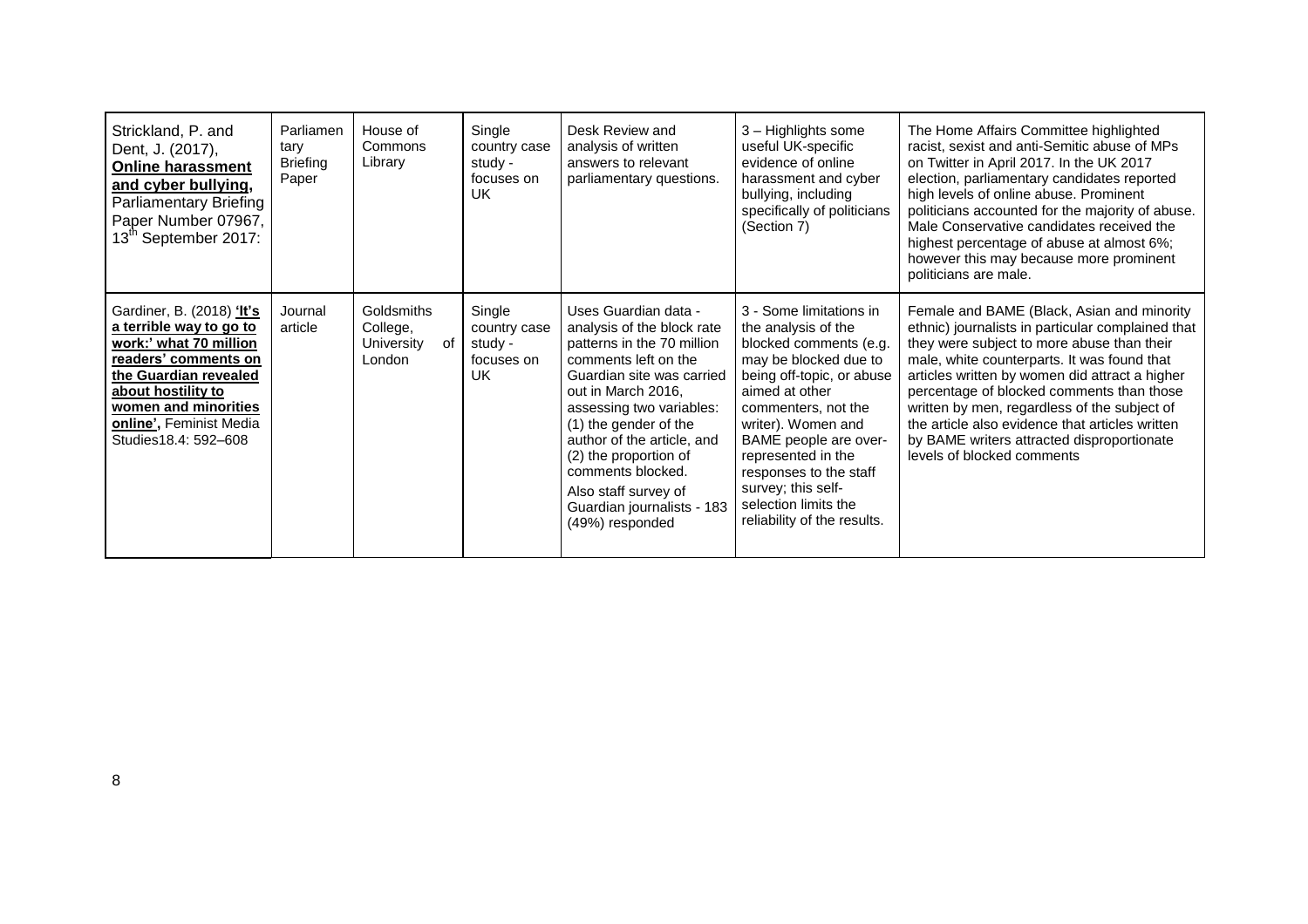| Funk, M and Coker, C<br>(2016) 'She's Hot, for a<br><b>Politician': The Impact</b><br>of Objectifying<br><b>Commentary on</b><br><b>Perceived Credibility</b><br>of Female Candidates,<br><b>Communication Studies:</b><br>Vol 67, No 4'     | Journal<br>article | University<br>0f<br>Missouri   | Single<br>country case<br>study<br>focuses<br>on<br>US | Researchers created two<br>Facebook feeds<br>discussing a hypothetical<br>female candidate. For<br>both feeds, the discussion<br>focused on the<br>candidate's policy<br>credentials, with one feed<br>containing commentary<br>on the female candidate's<br>body. | 3 - Only looks at one<br>platform (Facebook) in<br>one particular political<br>context (US). The<br>sample, comprised of<br>university students, is<br>not representative of the<br>population in terms of<br>demographic data, or,<br>more importantly.<br>political opinions. No<br>disaggregation by sex. | Respondents in the control condition (policy-<br>only feed) rated the female candidate as<br>significantly more appealing than those in the<br>treatment condition (where they also received<br>derogatory commentary on the female<br>candidate's body) who found the candidate<br>less competent and less serious. Males were<br>more likely to report the candidate as being<br>less suited for office than females.<br>Results show the "subtle yet consequential"<br>effects of exposure to objectifying Facebook<br>conversation, and the need<br>for further<br>understand the<br>research to<br>impact of<br>objectification on candidate evaluation. |
|----------------------------------------------------------------------------------------------------------------------------------------------------------------------------------------------------------------------------------------------|--------------------|--------------------------------|--------------------------------------------------------|--------------------------------------------------------------------------------------------------------------------------------------------------------------------------------------------------------------------------------------------------------------------|--------------------------------------------------------------------------------------------------------------------------------------------------------------------------------------------------------------------------------------------------------------------------------------------------------------|---------------------------------------------------------------------------------------------------------------------------------------------------------------------------------------------------------------------------------------------------------------------------------------------------------------------------------------------------------------------------------------------------------------------------------------------------------------------------------------------------------------------------------------------------------------------------------------------------------------------------------------------------------------|
| <b>UN Broadband</b><br><b>Commission for Digital</b><br>Development Working<br>Group on Broadband<br>and Gender (2016)<br><b>Combatting Online</b><br><b>Violence Against</b><br>Women & Girls: A<br><b>Worldwide Wake-Up</b><br><b>Call</b> | Report             | <b>Broadband</b><br>Commission | Global study                                           | Draws on other studies<br>rather than original<br>empirical research.                                                                                                                                                                                              | 2 - Controversial report<br>which received<br>considerable criticism<br>about the quality of the<br>report and in particular<br>the referencing. The<br>original report was<br>retracted and a revised<br>version was produced.                                                                              | Provides background information on scale of<br>digital harassment on VAWG, but not political<br>leaders/activists. Women in the age range of<br>18 to 24 are uniquely likely to experience<br>stalking and sexual harassment in addition to<br>physical threats.<br>One in five female Internet users live in<br>countries where harassment and abuse of<br>women online is extremely unlikely to be<br>punished. In many countries women are<br>reluctant to report their victimization for fear of<br>social repercussions. Cyber VAWG puts a<br>premium on emotional bandwidth, personal<br>and workplace time, financial resources and<br>missed wages    |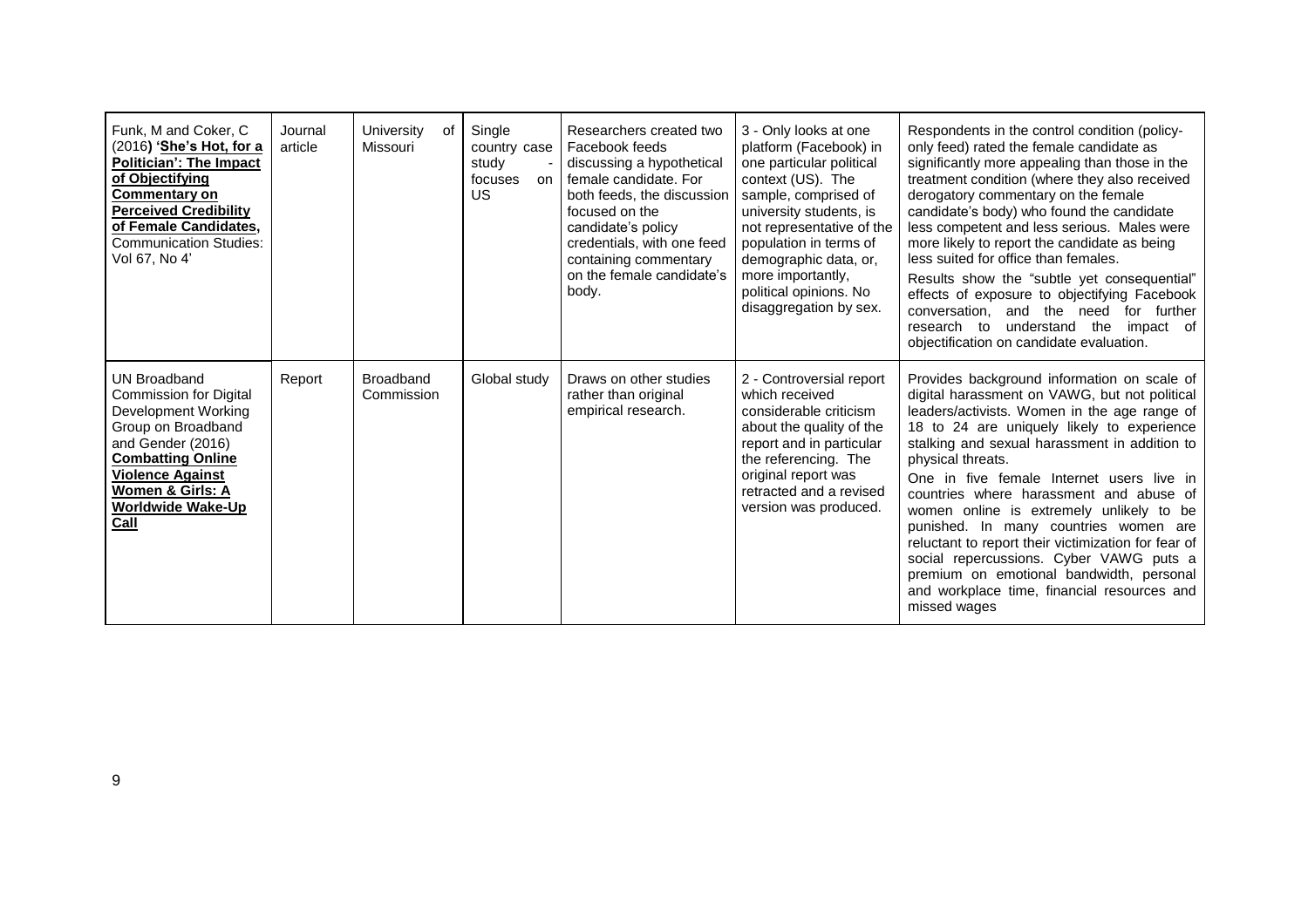| Impact at individual and collective levels                                                                        |        |                                    |                                                                                   |                                                                                                                                                                                                                                                                                                                                                                                                                 |                                                                                                                                                                                                                                                                                                                 |                                                                                                                                                                                                                                                                                                                                                                                                                                                                                                                                                                                                                                                                                                                                                                                                                                                                                                                                                                                                                                                          |  |  |  |
|-------------------------------------------------------------------------------------------------------------------|--------|------------------------------------|-----------------------------------------------------------------------------------|-----------------------------------------------------------------------------------------------------------------------------------------------------------------------------------------------------------------------------------------------------------------------------------------------------------------------------------------------------------------------------------------------------------------|-----------------------------------------------------------------------------------------------------------------------------------------------------------------------------------------------------------------------------------------------------------------------------------------------------------------|----------------------------------------------------------------------------------------------------------------------------------------------------------------------------------------------------------------------------------------------------------------------------------------------------------------------------------------------------------------------------------------------------------------------------------------------------------------------------------------------------------------------------------------------------------------------------------------------------------------------------------------------------------------------------------------------------------------------------------------------------------------------------------------------------------------------------------------------------------------------------------------------------------------------------------------------------------------------------------------------------------------------------------------------------------|--|--|--|
| Atalanta (2018)<br>(Anti)Social Media The<br>benefits and pitfalls of<br>digital for female<br><b>politicians</b> | Report | Atalanta -<br>social<br>enterprise | Comparative<br>study across<br>three<br>countries<br>(UK, South<br>Africa, Chile) | In-depth analysis of<br>27,952 tweets related to<br>high-profile male and<br>female political leaders in<br>the UK, South Africa and<br>Chile, including Jeremy<br>Corbyn vs Theresa May<br>in the UK (Sept - Nov<br>2017). Innovative<br>methodology - each tweet<br>was coded and verified by<br>multiple Crowd<br>members <sup>2</sup> , who assessed<br>the sentiment of the tweet<br>on a five-point scale | $6 -$ Useful for<br>understanding the scale<br>and impact of digital<br>harassment against<br>female politicians.<br>Innovative crowd-<br>sourcing methodology;<br>provides interesting<br>contrast between male<br>vs. female politicians, as<br>well as geographic<br>spread (UK, South<br>Africa and Chile). | The study found that male and female<br>politicians received similar levels of<br>derogatory comments overall, but women<br>were three times more likely to see<br>derogatory or sexist comments directly<br>related to their gender.<br>Women leaders experienced a significantly<br>larger volume of conversation about their<br>physical appearance and family life.<br>Comments about their appearance and<br>relationship status are also considerably more<br>negative than those towards their male<br>counterparts. Online abuse has various<br>negative impacts:<br>• Delegitimising women as leaders and<br>questioning their right to take political roles<br>• Depersonalising female leaders, by raising<br>the cost of sharing personal information;<br>• Intentionally distracting female leaders from<br>focusing on substantive work;<br>. Instilling fear for their physical safety and the<br>safety of their families, and compelling them to<br>implement new security measures; and<br>. Dissuading women from running for office. |  |  |  |

1

 $^2$  Algorithms do not always accurately interpret the nuances of online conversation; this study also uses human verifiers to review the sentiment contained in individual social media posts, thereby achieving accuracy levels of 95%.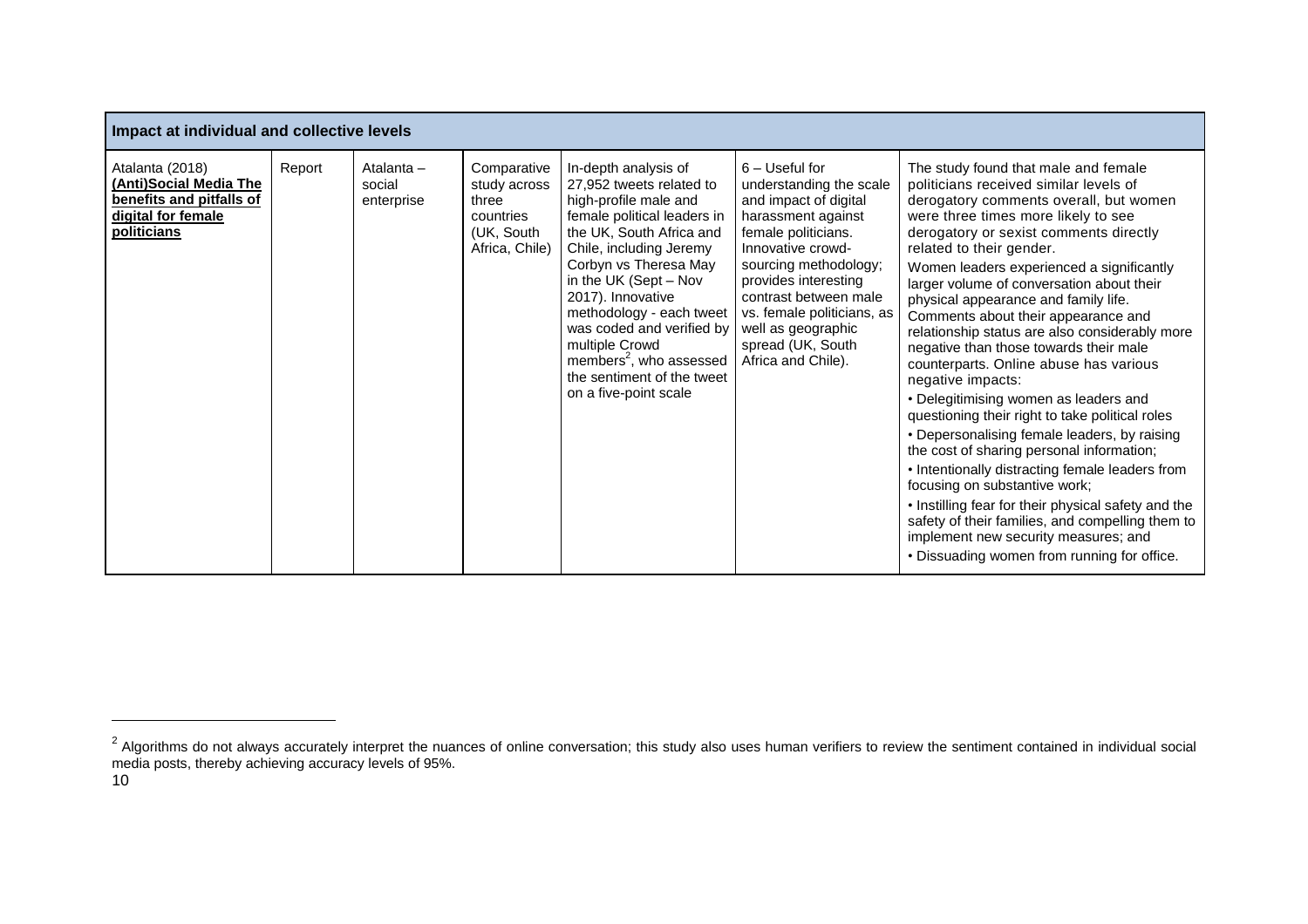| Henry, N. and Powell, A.<br>(2018) 'Technology-<br><b>Facilitated Sexual</b><br>Violence (TFSV): A<br>Literature Review of<br><b>Empirical Research'.</b><br>Trauma, Violence, and<br>Abuse19.2: 195-208 | Journal<br>article | La Trobe<br>University<br>and RMIT<br>University in<br>Australia | Literature<br>review<br>(global)                      | Literature review of<br>empirical research-<br>sought to explore the<br>gendered prevalence,<br>nature, and impacts of<br>TFSV.                                                                                                                                                                                                       | 5 - This is a valuable<br>paper in that it is the<br>only broad ranging<br>(although not<br>systematic) review of<br>the literature in this field<br>and it showed that there<br>is a clear lack of<br>research into diverse<br>forms of TFSV against<br>adults - useful<br>background framing<br>(but no information on<br>harassment of women<br>politicians/activists. | Technology-facilitated sexual violence (TFSV)<br>refers to a range of behaviors where digital<br>technologies are used to facilitate both virtual<br>and face-to-face sexually based harms. While<br>there is a growing body of research into<br>technology-facilitated harms perpetrated<br>against children and adolescents, there is a<br>dearth of qualitative and quantitative research<br>on TFSV against adults.<br>Preliminary studies, however, indicate that<br>some harms, much like sexual violence more<br>broadly, may be predominantly gender-,<br>sexuality-, and age-based, with young women<br>being overrepresented as victims in some<br>categories.                                                                                                                                                                                                                                                                                       |
|----------------------------------------------------------------------------------------------------------------------------------------------------------------------------------------------------------|--------------------|------------------------------------------------------------------|-------------------------------------------------------|---------------------------------------------------------------------------------------------------------------------------------------------------------------------------------------------------------------------------------------------------------------------------------------------------------------------------------------|---------------------------------------------------------------------------------------------------------------------------------------------------------------------------------------------------------------------------------------------------------------------------------------------------------------------------------------------------------------------------|----------------------------------------------------------------------------------------------------------------------------------------------------------------------------------------------------------------------------------------------------------------------------------------------------------------------------------------------------------------------------------------------------------------------------------------------------------------------------------------------------------------------------------------------------------------------------------------------------------------------------------------------------------------------------------------------------------------------------------------------------------------------------------------------------------------------------------------------------------------------------------------------------------------------------------------------------------------|
| Sobieraj, S. (2018)<br>ʻBitch, slut, skank,<br>cunt: patterned<br>resistance to women's<br>visibility in digital<br>publics', Information<br>Communication &<br>Society 21.11: 1700-<br>1714.            | Journal<br>article | <b>Tufts</b><br>University,<br><b>USA</b>                        | Single<br>country case<br>study -<br>focuses on<br>US | Two years of in-depth<br>interviews with women<br>who have been on the<br>receiving end of gender-<br>based digital abuse<br>$(n=38)$ , conversations<br>with industry<br>professionals working in<br>content moderation and<br>digital safety, the extant<br>literature, and news<br>stories about digital<br>attacks against women, | 4 - Useful typology of<br>digital sexism showing<br>that aggressors draw<br>upon three overlapping<br>strategies - intimidating,<br>shaming, and<br>discrediting - to limit<br>women's impact in<br>digital publics.                                                                                                                                                      | When digital sexism succeeds in pressing<br>women out of digital spaces, constrains the<br>topics they address publicly, or limits the ways<br>they address them, we must consider the<br>democratic costs of gender-based<br>harassment, in addition to the personal ones.<br>Internet misogyny parallels gendered<br>harassment in physical spaces, suggesting<br>that the heart of men's aggression toward<br>women is a 'generalized offense at women's<br>public presence in 'men's' spaces - in politics,<br>at law schools, online'<br>Abuse that distorts political discourse such<br>that the most visible representatives of key<br>constituencies withdraw from fatigue, free<br>speech is raced, classed, and gendered, the<br>range of issues open for public discussion<br>shrinks for fear of retaliation, and 'high-risk'<br>perspectives go unspoken thwarts not only<br>those who opt to avoid risk, but democratic<br>discourse writ large. |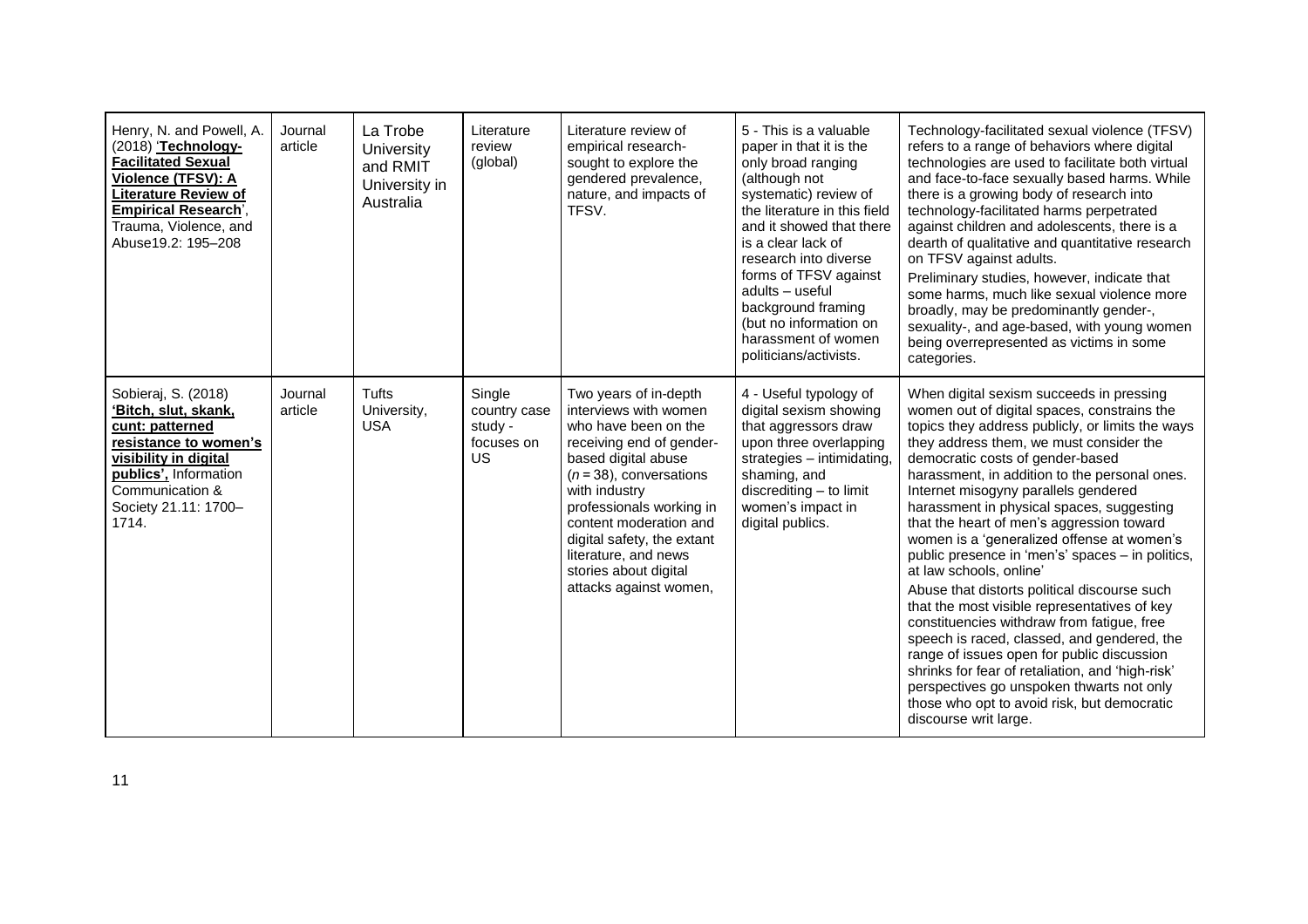| Lumsden, K and<br>Morgan, H (2016) Media<br>framing of trolling and<br>online abuse:<br>silencing strategies,<br>symbolic violence, and<br>victim blaming.<br>Feminist Media<br>Studies.17.6: 926-940 | <b>Book</b><br>chapter | University of<br>Aberdeen /<br>University of<br>Leicester | Single<br>country case<br>study -<br>focuses on<br>UK    | Literature review and<br>ethnographic content<br>analysis of 175 British<br>newspaper reports on<br>trolling | 4 - Based on large scale<br>study and explores<br>silencing effects of<br>trolling.                                                                                                                                            | Trolling can be viewed as a 'silencing<br>strategy'. Trolling leaves its victims in a<br>powerless position as freedom of expression<br>for perpetrators is defended via social media<br>ideologies. The initial promise of social media<br>- to provide democratizing spaces - in<br>practice creates space for the percolation of<br>misogynist, sexist, racist, and/or homophobic<br>attitudes.                                                      |
|-------------------------------------------------------------------------------------------------------------------------------------------------------------------------------------------------------|------------------------|-----------------------------------------------------------|----------------------------------------------------------|--------------------------------------------------------------------------------------------------------------|--------------------------------------------------------------------------------------------------------------------------------------------------------------------------------------------------------------------------------|---------------------------------------------------------------------------------------------------------------------------------------------------------------------------------------------------------------------------------------------------------------------------------------------------------------------------------------------------------------------------------------------------------------------------------------------------------|
| Bernardi, C.L. (2017)<br>'HarassMap: The silent<br>revolution for<br>women's rights in<br>Egypt', in Arab Women<br>and the Media in<br>Changing Landscapes<br>(pp. 215–227)                           | <b>Book</b><br>chapter | University of<br>Stirling                                 | Single<br>country case<br>study -<br>focuses on<br>Egypt | Unable to access.                                                                                            | 3 - Whilst not directly<br>relevant this addresses<br>a significant,<br>groundbreaking digital<br>initiative in that it was<br>the first initiative of its<br>kind to use digital<br>technologies to map<br>sexual harassment. | Bernardi analyses the role played by<br>independent organization HarassMap, run by<br>Egyptian men and women, with the aim to "put<br>an end to social acceptance of sexual<br>harassment" instances of sexual harassment<br>in Egypt acquires a new visibility that emerges<br>on the digital layer through the combination of<br>activism, digital technologies and women's<br>consistent fight for their rights. Book chapter -<br>unable to access. |
| Williams, S. (2016)<br>digital activism to<br>document violence<br>against black women',<br>Feminist Media<br>Studies 16.5: 922-925                                                                   | Journal<br>article     | <b>Wake Forest</b><br>University                          | Commentary<br>piece                                      | Commentary piece $-$ no $ 3 -$ Shows the potential<br>primary data.                                          | for 'hashtag' activism.                                                                                                                                                                                                        | The social media hashtag #SayHerName<br>made visible the deaths of black transgender<br>women and urged the press and the public to<br>pay attention to the violence black women<br>experience at the hands of police. With<br>#SayHerName, black women aimed not only<br>to bring attention to the women's deaths but<br>also to gain justice for them.                                                                                                |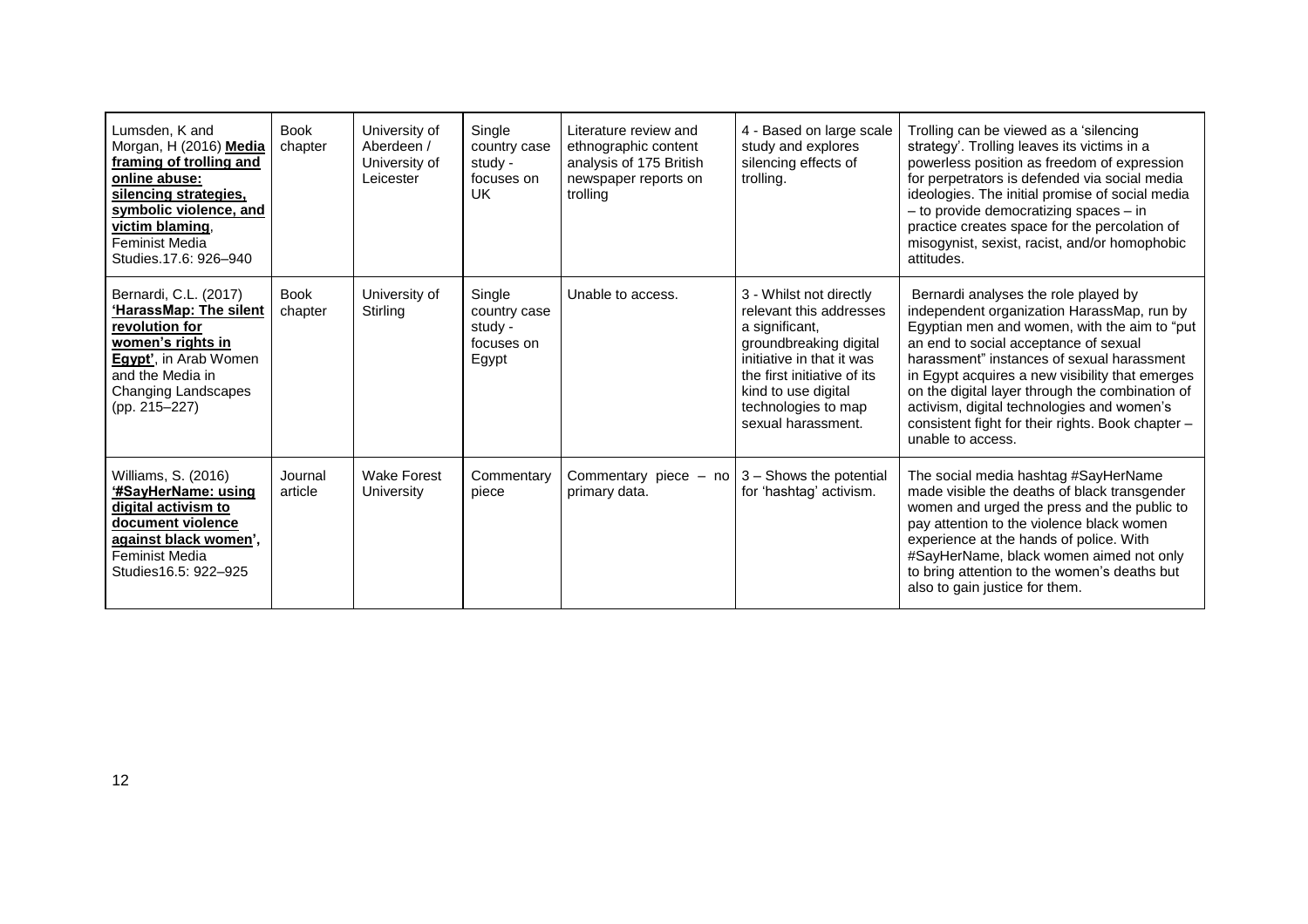| <b>Effectiveness of interventions</b>                                                                                                                                          |        |                                                 |                                                             |                                                                                                                                                                                                                                                                                                                                                                                                                                                                                                                                                                                                            |                                                                                                                                               |                                                                                                                                                                                                                                                                                                                                                                                                                                                                                                                                                                                                                                                                                                                                                                                                                                                                                                                                                                                                                                                                                                                                                                                                                                                                              |  |  |  |
|--------------------------------------------------------------------------------------------------------------------------------------------------------------------------------|--------|-------------------------------------------------|-------------------------------------------------------------|------------------------------------------------------------------------------------------------------------------------------------------------------------------------------------------------------------------------------------------------------------------------------------------------------------------------------------------------------------------------------------------------------------------------------------------------------------------------------------------------------------------------------------------------------------------------------------------------------------|-----------------------------------------------------------------------------------------------------------------------------------------------|------------------------------------------------------------------------------------------------------------------------------------------------------------------------------------------------------------------------------------------------------------------------------------------------------------------------------------------------------------------------------------------------------------------------------------------------------------------------------------------------------------------------------------------------------------------------------------------------------------------------------------------------------------------------------------------------------------------------------------------------------------------------------------------------------------------------------------------------------------------------------------------------------------------------------------------------------------------------------------------------------------------------------------------------------------------------------------------------------------------------------------------------------------------------------------------------------------------------------------------------------------------------------|--|--|--|
| <b>Digital Rights</b><br><b>Foundation Pakistan</b><br>(2017) Online Violence<br><b>Against Women In</b><br><b>Pakistan Submission</b><br>To UNSR on violence<br>against women | Report | <b>Digital Rights</b><br>Foundation<br>Pakistan | Single<br>country case<br>study -<br>focuses on<br>Pakistan | Based on data provided<br>by the Pakistan<br>government, law<br>enforcement agencies<br>and collected by DRF. A<br>legal analysis of the<br>legislation is<br>accompanied by an<br>appraisal of the<br>implementation of the<br>laws and the functioning<br>of institutions on the<br>ground. Reported<br>judgments are also<br>analysed to gauge<br>jurisprudence<br>(interpretations of the<br>laws) as well as legal<br>principles developed by<br>local courts. Women's<br>experience is elucidated<br>through case studies as<br>well as analysis done by<br>DRF's cyber harassment<br>helpline team. | 5 - Interesting case<br>study on the<br>effectiveness of<br>legislation in a<br>developing, and key<br>DFID country. Not<br>specific to VAWP. | Report on the laws and institutions that are in<br>place within Pakistan to deal with issues of<br>online violence against women. The report<br>notes that although legislative developments<br>have taken place to address online violence<br>against women, it remains to be seen if there<br>have been effective and gender-sensitive<br>implementation at an institutional level. Notes<br>that the effectiveness of legislation is limited<br>by:<br>National Response Center for Cyber Crime<br>(NR3C) being "criminally understaffed"<br>leading to severe backlogs (p.10)<br>Procedures of the NR3C also raise several<br>concerns in terms of evidentiary<br>requirements, gender-sensitisation and<br>confidentiality<br>Not enough judges in the "cybercrime"<br>courts<br>The organisation responsible for regulating<br>online crime (Pakistan<br>Telecommunications Authority) lacks the<br>capacity to act on individual cases and is<br>notoriously non-transparent in its content<br>removal processes<br>• Social media companies based in foreign<br>jurisdictions are not subject to Pakistani<br>laws and are not accountable to citizens<br>who use their services<br>Very few reported judgments interpreting the<br>law regarding online harassment. |  |  |  |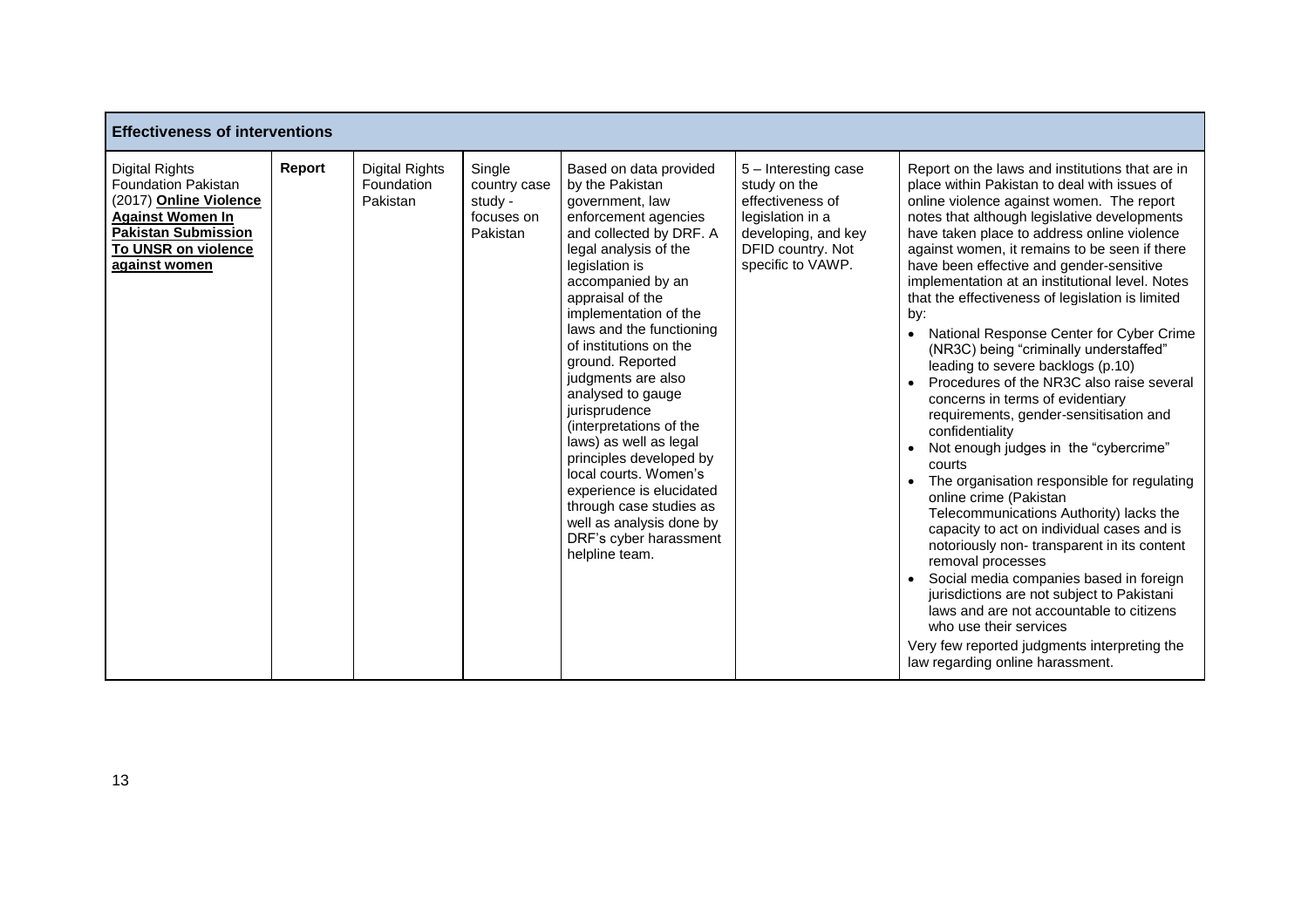| Association for<br>Progressive<br>Communications (2015)<br>From impunity to<br>justice: Domestic legal<br>remedies for cases of<br>technology-related<br>violence against<br>women | Report | Association for<br>Progressive<br>Communicatio<br>ns (APC) | Comparative<br>study across<br>seven<br>countries | Mapping domestic legal<br>remedies across the<br>seven countries through<br>desk research and<br>interviews. 24 in-depth<br>case studies on women's<br>and girls' experiences of<br>technology-related VAW<br>and their attempts to<br>access justice, included<br>interviewing survivors,<br>lawyers, police officers<br>and service providers. | 4 - Redress<br>mechanisms across<br>multiple countries; not<br>specific to VAWP.<br>Limitations include: all<br>the laws were reviewed<br>in English; and some of<br>the interview<br>respondents were not<br>survivors themselves. | Mapping of the effectiveness of domestic legal<br>remedies for cases of technology-related<br>violence against women, including improving<br>legislation, allocating budgets and resources,<br>and capacity building, and case studies on<br>women's and girls' experiences of attempts to<br>access justice for technology-related VAW<br>offences.<br>Key lessons include:<br>• The focus must be on redress rather than<br>criminalisation, and particular attention must<br>be paid to the provision of effective<br>protective orders and the availability of<br>support services<br>• Comprehensive capacity building - including<br>rights-based education - should be<br>undertaken by all institutions<br>• Laws should include a comprehensive<br>definition of VAW that includes psychological<br>violence<br>• It is crucial to develop a technology-related<br>VAW law that takes into account the<br>gendered nature of the violation and<br>addresses it as a social phenomenon<br>• Adequate budgets and resources should be<br>allocated by states to address VAW.<br>A strong network of and cooperation between<br>women's groups and organisations can lead |
|------------------------------------------------------------------------------------------------------------------------------------------------------------------------------------|--------|------------------------------------------------------------|---------------------------------------------------|--------------------------------------------------------------------------------------------------------------------------------------------------------------------------------------------------------------------------------------------------------------------------------------------------------------------------------------------------|-------------------------------------------------------------------------------------------------------------------------------------------------------------------------------------------------------------------------------------|---------------------------------------------------------------------------------------------------------------------------------------------------------------------------------------------------------------------------------------------------------------------------------------------------------------------------------------------------------------------------------------------------------------------------------------------------------------------------------------------------------------------------------------------------------------------------------------------------------------------------------------------------------------------------------------------------------------------------------------------------------------------------------------------------------------------------------------------------------------------------------------------------------------------------------------------------------------------------------------------------------------------------------------------------------------------------------------------------------------------------------------------------------------------------------|
|                                                                                                                                                                                    |        |                                                            |                                                   |                                                                                                                                                                                                                                                                                                                                                  |                                                                                                                                                                                                                                     | to meaningful exchanges and discussions on<br>strategies to employ around technology-<br>related VAW.                                                                                                                                                                                                                                                                                                                                                                                                                                                                                                                                                                                                                                                                                                                                                                                                                                                                                                                                                                                                                                                                           |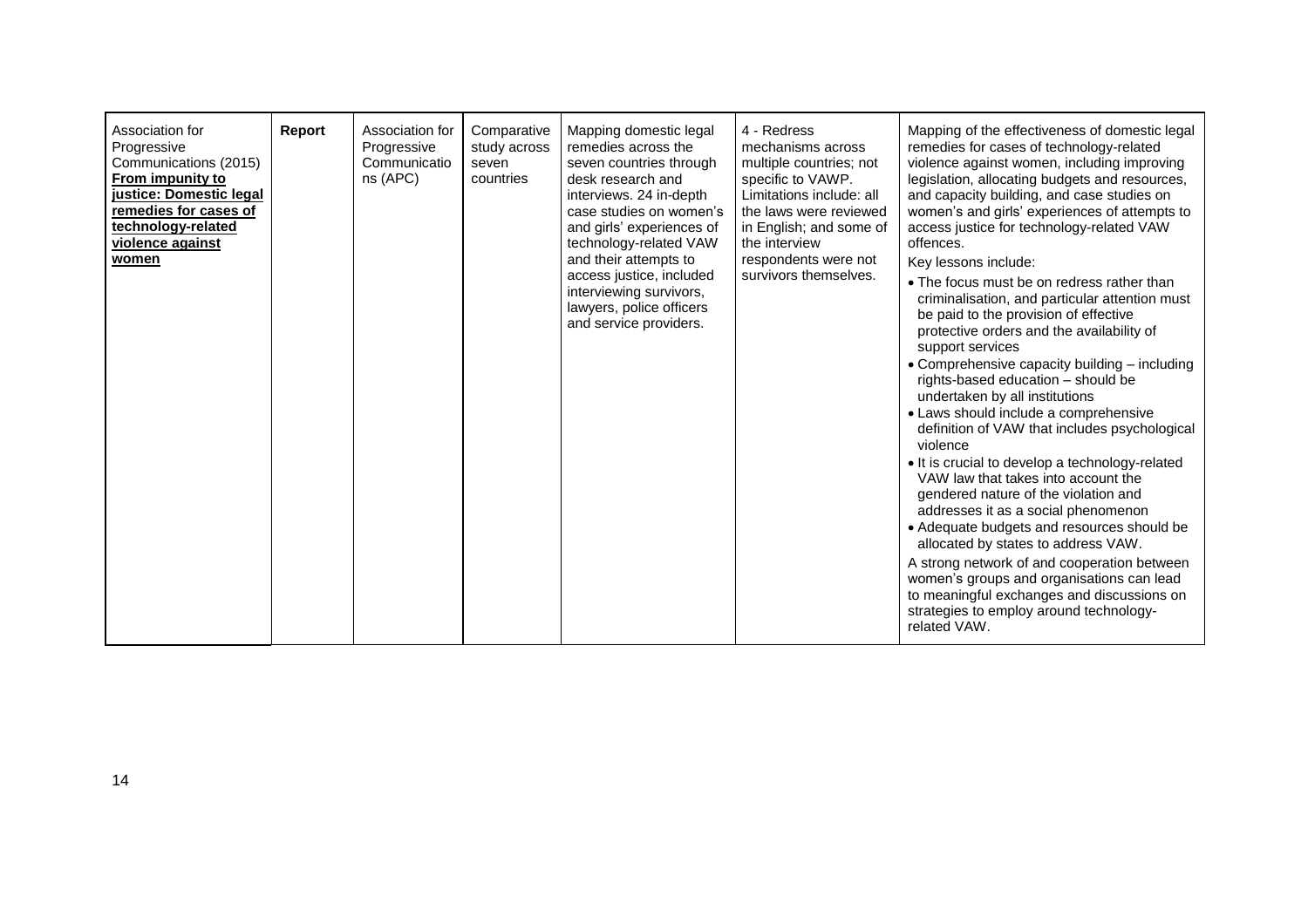| IGF (2015) Best<br><b>Practice Forum on</b><br><b>Online Abuse and</b><br>Gender-Based<br><b>Violence Against</b><br>Women, Internet<br>Governance Forum<br>(IGF)                                                        | Report             | Internet<br>Governance<br>Forum (a<br>qlobal multi-<br>stakeholder<br>platform that<br>facilitates the<br>discussion of<br>public policy<br>issues<br>pertaining to<br>the Internet) | Global<br>review | Open, iterative and<br>bottom-up process where<br>online stakeholders<br>completed a survey,<br>attended frequent virtual<br>meetings, and<br>commented on report<br>drafts              | 4 - Collaborative<br>process                                                                                                                                                                                                                     | Provides useful discussion of a range of<br>interventions, although no evidence of<br>effectiveness, including:<br>Public sector initiatives<br>Multi-stakeholder and intergovernmental<br>initiatives<br>Private sector approaches<br>Community-led initiatives                                                                                                                                                                                                                                                       |
|--------------------------------------------------------------------------------------------------------------------------------------------------------------------------------------------------------------------------|--------------------|--------------------------------------------------------------------------------------------------------------------------------------------------------------------------------------|------------------|------------------------------------------------------------------------------------------------------------------------------------------------------------------------------------------|--------------------------------------------------------------------------------------------------------------------------------------------------------------------------------------------------------------------------------------------------|------------------------------------------------------------------------------------------------------------------------------------------------------------------------------------------------------------------------------------------------------------------------------------------------------------------------------------------------------------------------------------------------------------------------------------------------------------------------------------------------------------------------|
| Association for<br>Progressive<br>Communications (APC)<br>(2017) Online gender-<br>based violence: to the<br><b>United Nations Special</b><br>Rapporteur on<br>violence against<br>women, its causes and<br>consequences | Thematic<br>report | Association for<br>Progressive<br>Communicatio<br>ns                                                                                                                                 | Global<br>review | Analysis of 1,126 cases<br>reported via the Take<br>Back the Tech online<br>mapping platform and 24<br>in- depth case studies<br>Draws on experience<br>from APC and global<br>partners. | 4 - Useful overview from<br>a CSO that has been<br>doing important work on<br>this space for many<br>years and is well<br>connected to many<br>grassroots<br>organisations in the<br>global South. Does not<br>solely focus on women<br>leaders. | A civil society report covering definitions of<br>online violence, impacts, who is affected and<br>how states are responding. It does not,<br>however, assess the effectiveness of these<br>interventions. Makes recommendations for<br>responses by state and non-state actors,<br>including training for law enforcement,<br>judiciary and other response actors; clear and<br>specific delineations of legal and illegal<br>gender-based hate speech; and the need for<br>internet intermediaries to protect women. |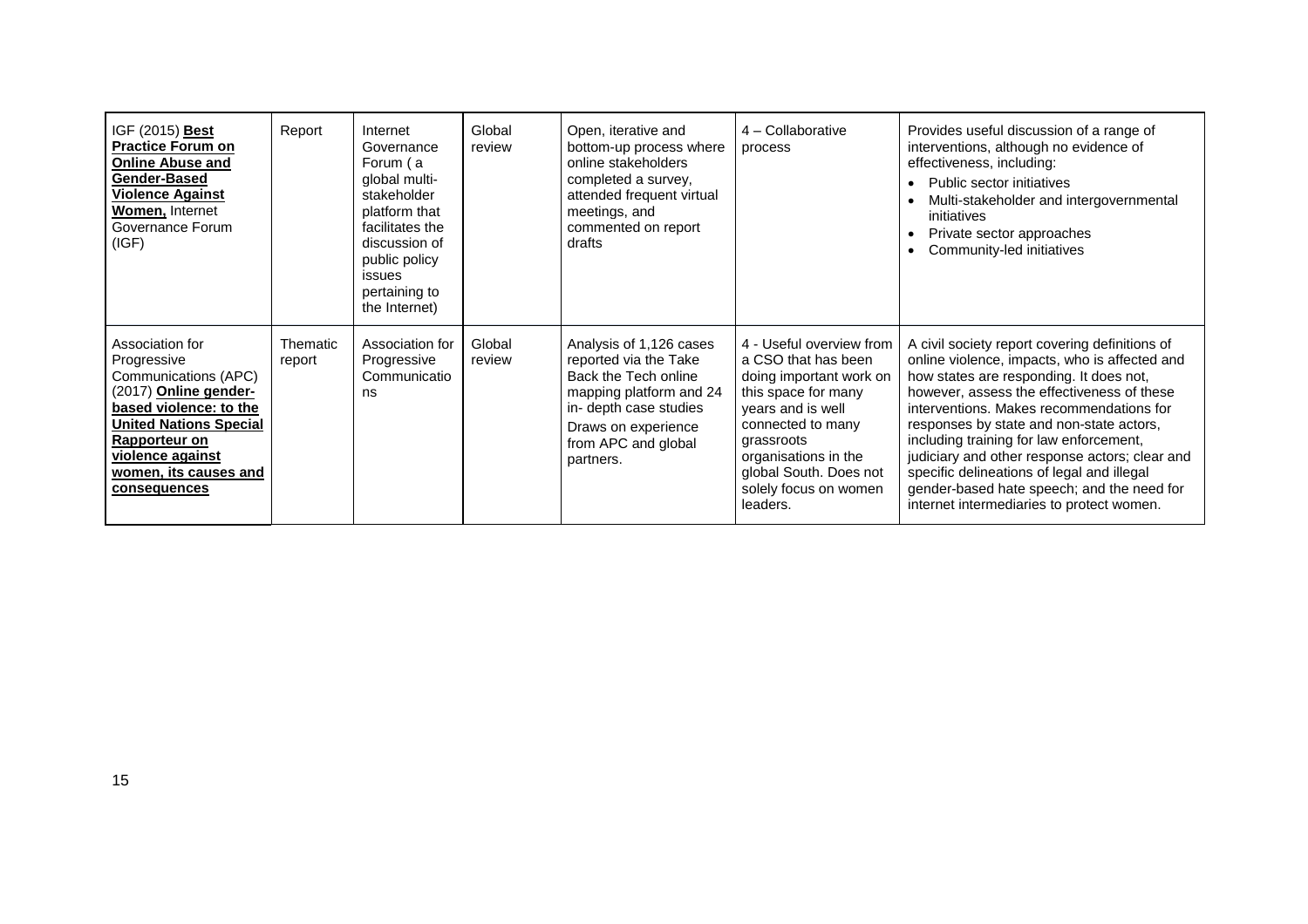| Ballington, J and<br>Bardall, G (2015)<br><b>Violence Against</b><br><b>Women in Elections,</b><br>New York:<br>UNDP/UNWomen                                                       | Report | UNDP/UNWo<br>men                                     | Global<br>review with<br>case studies             | Draws largely on<br>secondary evidence. It<br>cites key studies (e.g.<br>IPU's 2016 study included<br>above).                                                                                                                                                                                                                                                                                                                                                                                  | 4 - Useful in situating<br>digital harassment of<br>women in elections<br>within broader spectrum<br>of violence faced by<br>women leaders.<br>Provides case studies of<br>online election violence<br>visualisation tools:<br>Ushahidi and<br>Harassmap in Egypt<br>and Lebanon, and<br>NDI's Votes Without<br>Violence in Myanmar,<br>Nigeria, Guatemala,<br>Tanzania, Burma, and<br>Côte d'Ivoire | UNDP and UN Women programming guide to<br>prevent violence against women in elections.<br>Includes evidence on digital harassment of<br>women leaders and notes that much<br>psychological abuse of women in elections<br>takes place in online settings and public<br>forums, including through social media, and<br>via cell phones. Makes suggestions of<br>indicators to measure in pre-election phase (#<br>posts of online harassment targeting women)<br>and post-electoral period (# postings with<br>online harassment and bullying against<br>women elected officials). |
|------------------------------------------------------------------------------------------------------------------------------------------------------------------------------------|--------|------------------------------------------------------|---------------------------------------------------|------------------------------------------------------------------------------------------------------------------------------------------------------------------------------------------------------------------------------------------------------------------------------------------------------------------------------------------------------------------------------------------------------------------------------------------------------------------------------------------------|------------------------------------------------------------------------------------------------------------------------------------------------------------------------------------------------------------------------------------------------------------------------------------------------------------------------------------------------------------------------------------------------------|-----------------------------------------------------------------------------------------------------------------------------------------------------------------------------------------------------------------------------------------------------------------------------------------------------------------------------------------------------------------------------------------------------------------------------------------------------------------------------------------------------------------------------------------------------------------------------------|
| Association for<br>Progressive<br>Communications (2015)<br>From impunity to<br>justice: Improving<br>corporate policies to<br>end technology-<br>related violence<br>against women | Report | Association for<br>Progressive<br>Communicatio<br>ns | Comparative<br>study across<br>seven<br>countries | In-depth case studies on<br>women's and girls'<br>experiences of<br>technology-related VAW,<br>and their attempts to<br>access justice either<br>through domestic legal<br>remedies or by reporting<br>the violation to corporate<br>grievance mechanisms.<br>24 case studies were<br>documented across<br>seven countries. The<br>policies of 22 companies<br>were reviewed. Interviews<br>with public policy<br>representatives of the<br>same internet<br>intermediaries were<br>conducted. | 4 - Redress<br>mechanisms in<br>corporate actors; not<br>specific to VAWP                                                                                                                                                                                                                                                                                                                            | Report on the availability and effectiveness of<br>corporate policies in facilitating women's and<br>girls' access to justice when they experience<br>gender-based violence - including sexual<br>harassment, sexualised abuse, stalking,<br>threats, coercion, blackmail and/or extortion -<br>through the use of ICT services.                                                                                                                                                                                                                                                  |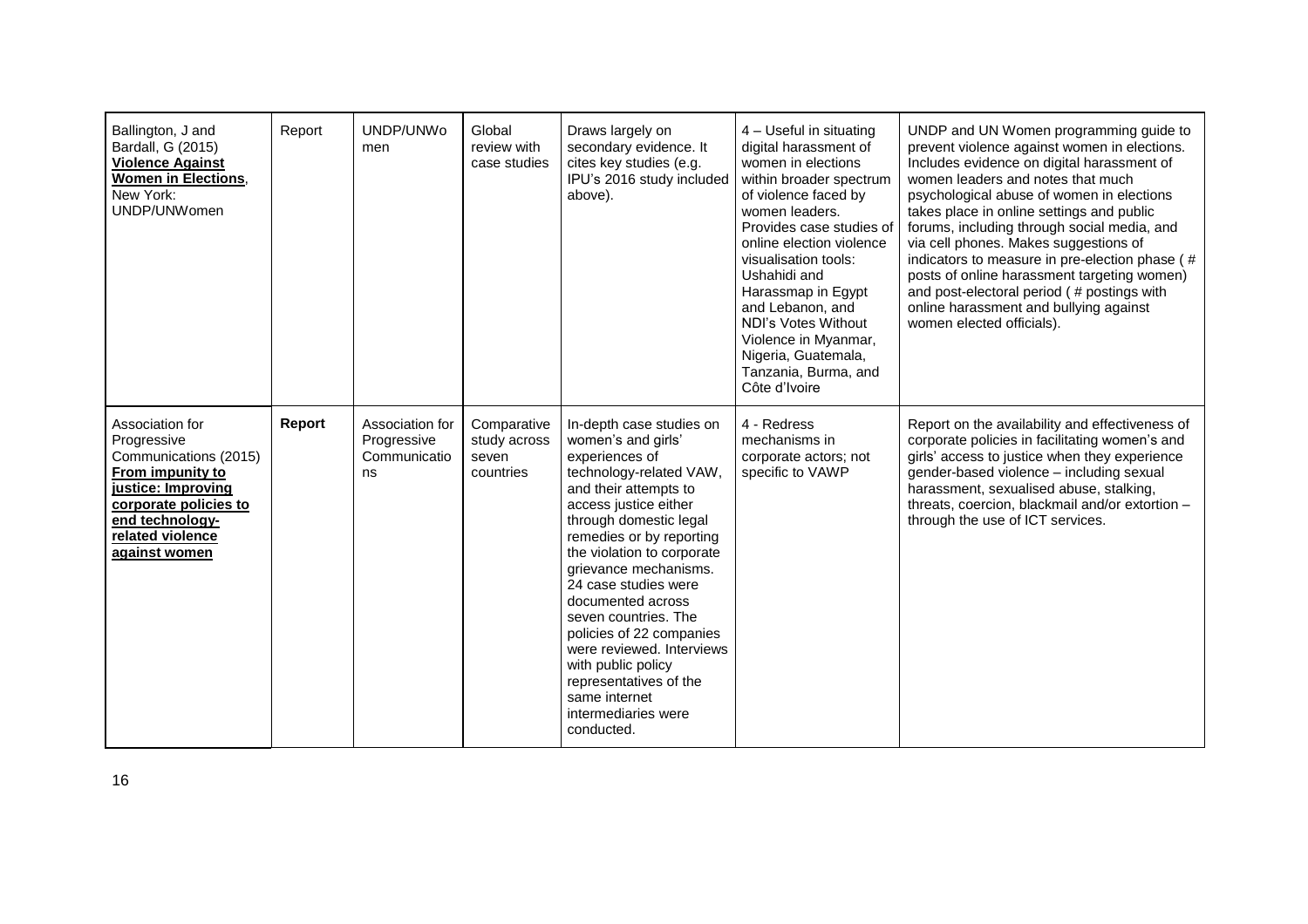| Human Rights Council<br>(2018) 38th session of<br>the Human Rights<br><b>Council, Statement by</b><br>Ms. Dubravka<br>Šimonović, Special<br>Rapporteur on<br>Violence against<br>Women, its causes<br>and consequences | Report | <b>UN Special</b><br>Rapporteur on<br>Violence<br>Against<br>Women | Global<br>review | Informed by inputs<br>received from<br>stakeholders and a<br>meeting, held on 16 and<br>17 January 2018, on due<br>diligence to eliminate<br>online violence against<br>women, organized by the<br>Due Diligence Project and<br>the Association for<br>Progressive<br>Communications and<br>hosted by the Global<br>Women's Institute of the<br>George Washington<br>University. | 4 - Very significant,<br>draws on multiple<br>submissions, Not<br>specific to VAWP                                                                                                      | Provides examples of national and<br>international legal efforts to address online<br>and ICT-facilitated VAWG, including examples<br>of civil society-led initiatives. Although does<br>not assess the effectiveness of these<br>initiatives, the report provides a series of<br>recommendations.                                                                                                                                                                                                                                                                                                                                                                    |
|------------------------------------------------------------------------------------------------------------------------------------------------------------------------------------------------------------------------|--------|--------------------------------------------------------------------|------------------|----------------------------------------------------------------------------------------------------------------------------------------------------------------------------------------------------------------------------------------------------------------------------------------------------------------------------------------------------------------------------------|-----------------------------------------------------------------------------------------------------------------------------------------------------------------------------------------|-----------------------------------------------------------------------------------------------------------------------------------------------------------------------------------------------------------------------------------------------------------------------------------------------------------------------------------------------------------------------------------------------------------------------------------------------------------------------------------------------------------------------------------------------------------------------------------------------------------------------------------------------------------------------|
| Citizen Lab (2017)<br><b>Submission to the UN</b><br><b>Special Rapporteur on</b><br><b>Violence Against</b><br>Women, its Causes,<br>and Consequences                                                                 | Report | Citizen Lab                                                        | Desk review      | Draws on secondary<br>research and inputs from<br>a range of actors.                                                                                                                                                                                                                                                                                                             | 4 - Useful set of<br>recommendations and<br>also makes important<br>links with encryption<br>and anonymity tools for<br>the security of women<br>online. Not specific to<br><b>VAWP</b> | Does not assess the effectiveness of<br>individual interventions. Notes that although a<br>range of tools and reporting mechanisms<br>exist, there are often major institutional<br>barriers within law enforcement agencies that<br>limit their ability to effectively respond to<br>complaints of gender-based violence, abuse,<br>and harassment more generally- whether<br>online or off.<br>Offers recommendations around new<br>legislative powers; encryption and anonymity<br>tools; states understanding of the complex<br>role of intermediaries in the removal of<br>harmful content and identification of users;<br>commercial spyware and "stalkerware". |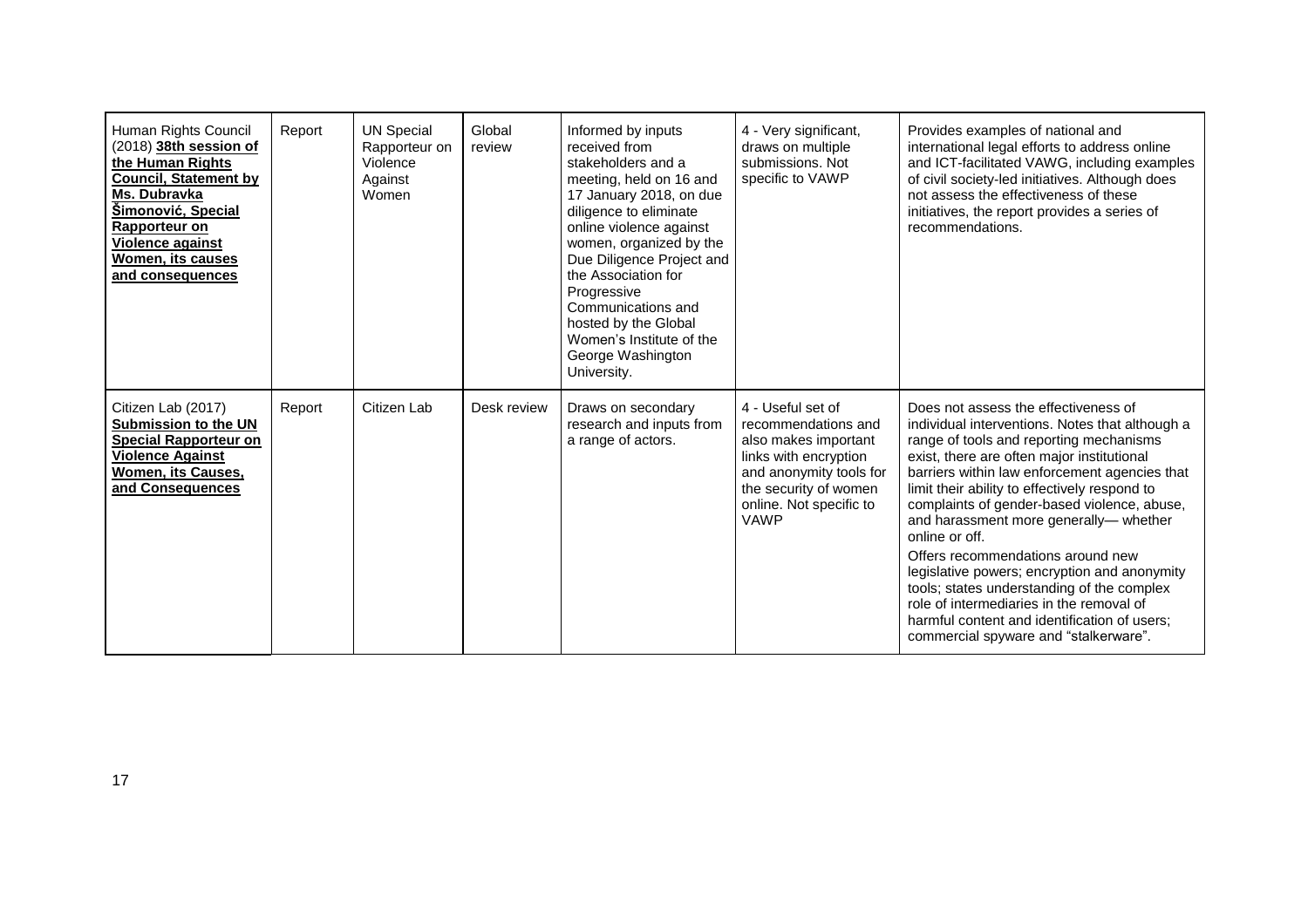| <b>National Democratic</b><br>Institute (NDI) (2018)<br>#Notthecost<br>Programme guidance<br>for stopping violence<br>against women in<br>politics                                                                  | $Report -$<br>guidance<br>note   | National<br>Democratic<br>Institute (NDI),<br><b>United States</b>             | Programme<br>guidance for<br>activists<br>working to<br>address<br>violence<br>against<br>politically<br>active<br>women | Methodology not clear,<br>but based on<br>#NotTheCost initiative | 3 - Focused on violence<br>against women in<br>politics, with<br>recommendations for<br>programme design.                                                                                      | Good on the principles of programming<br>around stopping violence against women in<br>politics, but little specific data on digital<br>interventions and their effectiveness.<br>It highlights NDI's online form for reporting<br>violence against women in politics, launched<br>in November 2016, which allows women and<br>men worldwide to submit electronic reports of<br>violence against politically active women<br>safely and securely.                                                                                                                                                                                                                                   |
|---------------------------------------------------------------------------------------------------------------------------------------------------------------------------------------------------------------------|----------------------------------|--------------------------------------------------------------------------------|--------------------------------------------------------------------------------------------------------------------------|------------------------------------------------------------------|------------------------------------------------------------------------------------------------------------------------------------------------------------------------------------------------|------------------------------------------------------------------------------------------------------------------------------------------------------------------------------------------------------------------------------------------------------------------------------------------------------------------------------------------------------------------------------------------------------------------------------------------------------------------------------------------------------------------------------------------------------------------------------------------------------------------------------------------------------------------------------------|
| Internet Democracy<br>Project (2017) Policing<br>online abuse or<br>policing women? Our<br>submission to the<br><b>United Nations on</b><br>online violence<br>against women                                        | Report<br>(submissi<br>on to UN) | Internet<br>democracy<br>Project (a not<br>for profit<br>initiative),<br>India | Single<br>country case<br>study -<br>focuses on<br>India                                                                 | No information on<br>methodology.                                | 3 - India-specific but<br>some examples of<br>redressal mechanisms<br>(no evidence on<br>effectiveness or<br>methodology)                                                                      | Discusses several initiatives, but no analysis<br>of their effectiveness. For example:<br>• A helpline, known as 1090 or the Woman<br>Power Helpline, created by the state<br>government of Uttar Pradesh in 2012. Either<br>a woman or her relatives can lodge a<br>complaint using this helpline.<br>. An online community and website 'Don't Let<br>It Stand' for women who are on the receiving<br>end of online abuse                                                                                                                                                                                                                                                         |
| Powell, A. and Henry, N.<br>(2017) 'Sexual violence<br>and harassment in the<br>digital era', in The<br>Palgrave Handbook of<br>Australian and New<br>Zealand Criminology,<br>Crime and Justice (pp.<br>$205 - 220$ | <b>Book</b><br>chapter           | La Trobe<br>University<br>and RMIT<br>University in<br>Australia               | 2 country<br>case study -<br>focuses on<br>Australia<br>and New<br>Zealand                                               | Desk review - unable to<br>access full chapter.                  | 3 - Limited regionally as<br>it focuses on<br>Australasia, but<br>potentially useful as it is<br>from the field of<br>criminology and also<br>explores necessity of<br>social/cultural change. | This chapter explores how digital<br>communications and social media<br>technologies are facilitating new forms of<br>sexual violence and harassment. It discusses<br>the nature of technology-facilitated sexual<br>violence (TFSV), drawing on examples from<br>across Australia and New Zealand, as well as<br>internationally. While criminal law plays an<br>important role in responding to TFSV,<br>transformative social and cultural change is<br>necessary to promote not only women's equal<br>digital citizenship, but also to tackle the<br>gender inequality that underpins gender-<br>based violence more broadly (not able to<br>access full chapter for details). |